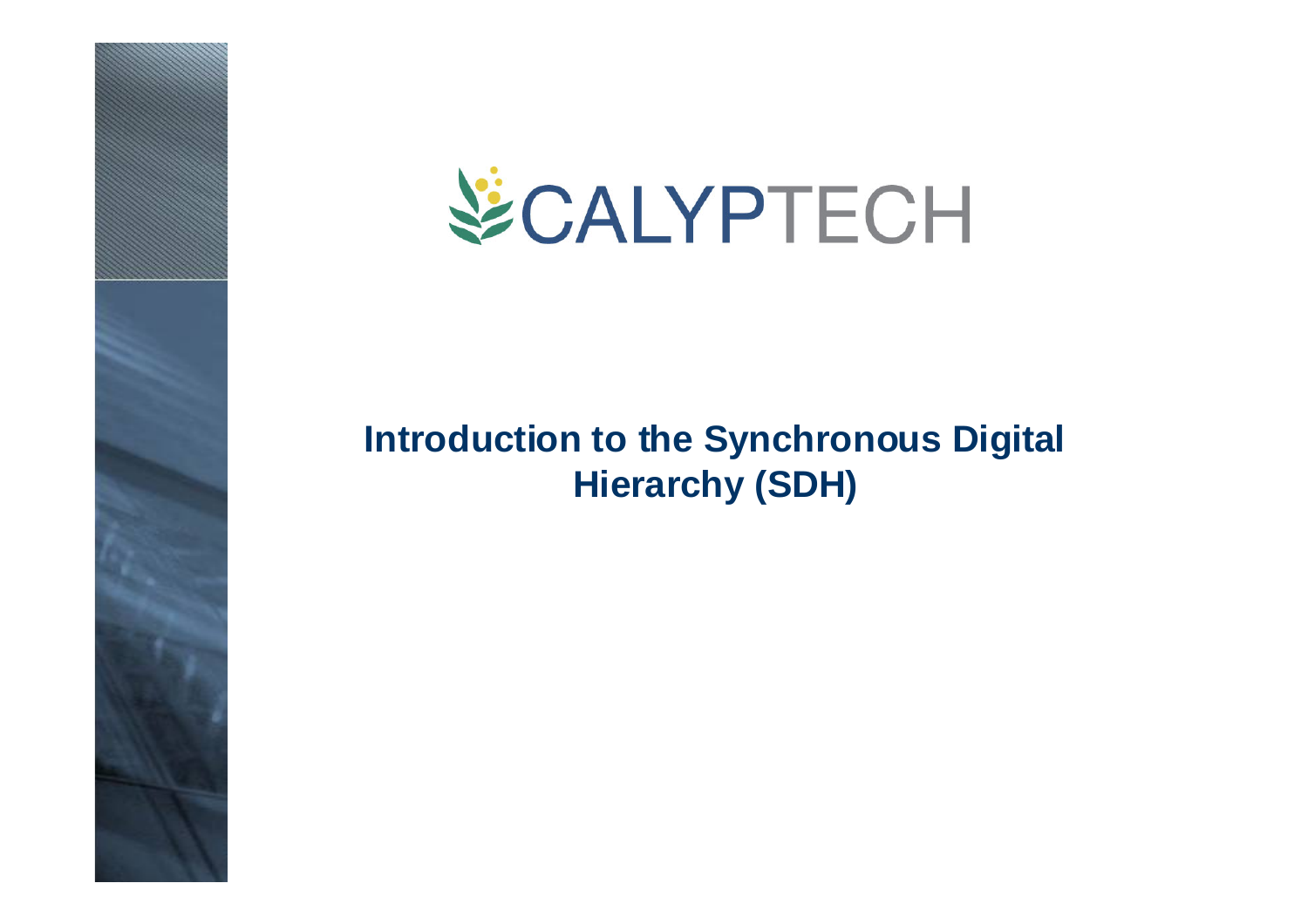### **The History of Digital Transmission**

- '70s introduction of PCM into Telecom networks
- 32 PCM streams are Synchronously Multiplexed to 2.048 Mbit/s (E1)
- $\bullet$ Multiplexing to higher rates via PDH
- 1985 Bellcore proposes SONET
- $\bullet$ 1988 SDH standard introduced.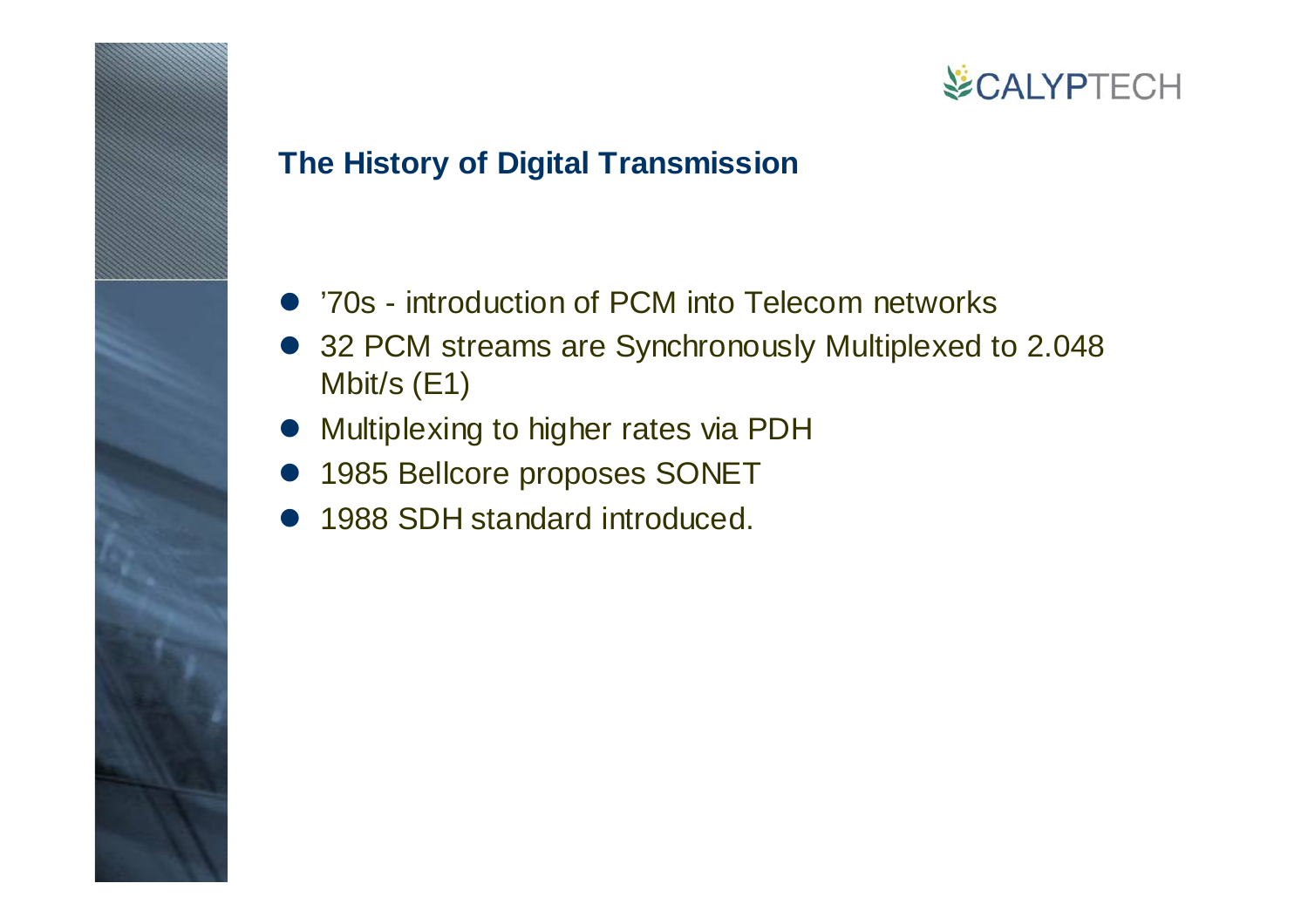### **PDH: Plesiochronous Digital Hierarchy**

- Multiplex levels:
	- 2.048 Mbit/s
	- 8.448 Mbit/s
	- 34.368 Mbit/s
	- 139.264 Mbit/s
- Uses Positive justification to adapt frequency differences
- $\bullet$ Overheads: CRC
- Defects: LOS, LOF, AIS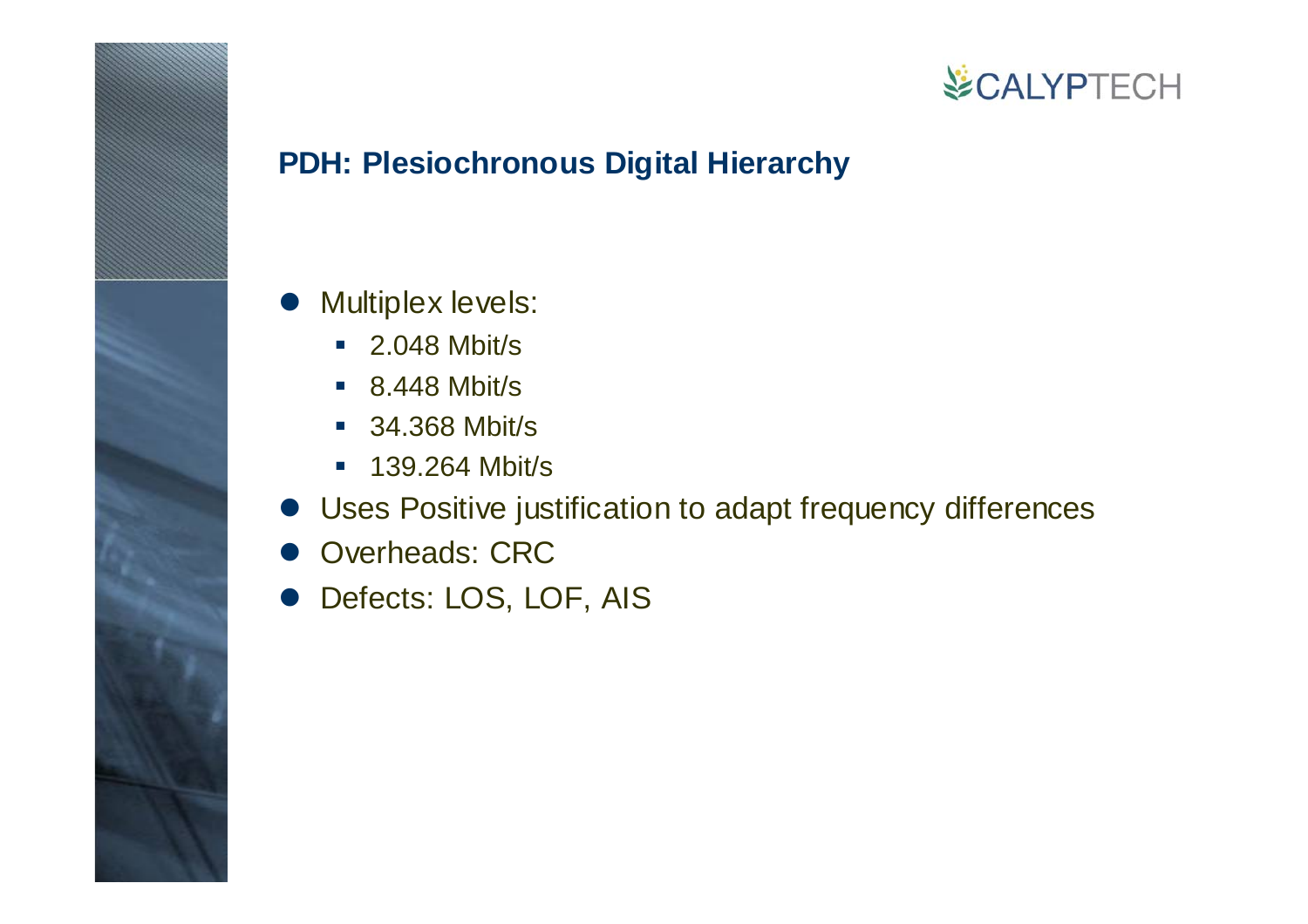### **Plesiochronous Multiplexing**

- $\bullet$  Before SDH transmission networks were based on the PDH hierarchy.
- $\bullet$ Plesiochronous means nearly synchronous.
- $\bullet$  2 Mbit/s service signals are multiplexed to 140 Mbit/s for transmission over optical fiber or radio.
- $\bullet$  Multiplexing of 2 Mbit/s to 140 Mbit/s requires two intermediate multiplexing stages of 8 Mbit/s and 34 Mbit/s.
- $\bullet$  Multiplexing of 2 Mbit/s to 140 Mbit/s requires multiplex equipment known as 2, 3 and 4 DME.
- $\bullet$  Alarm and performance management requires separate equipment in PDH.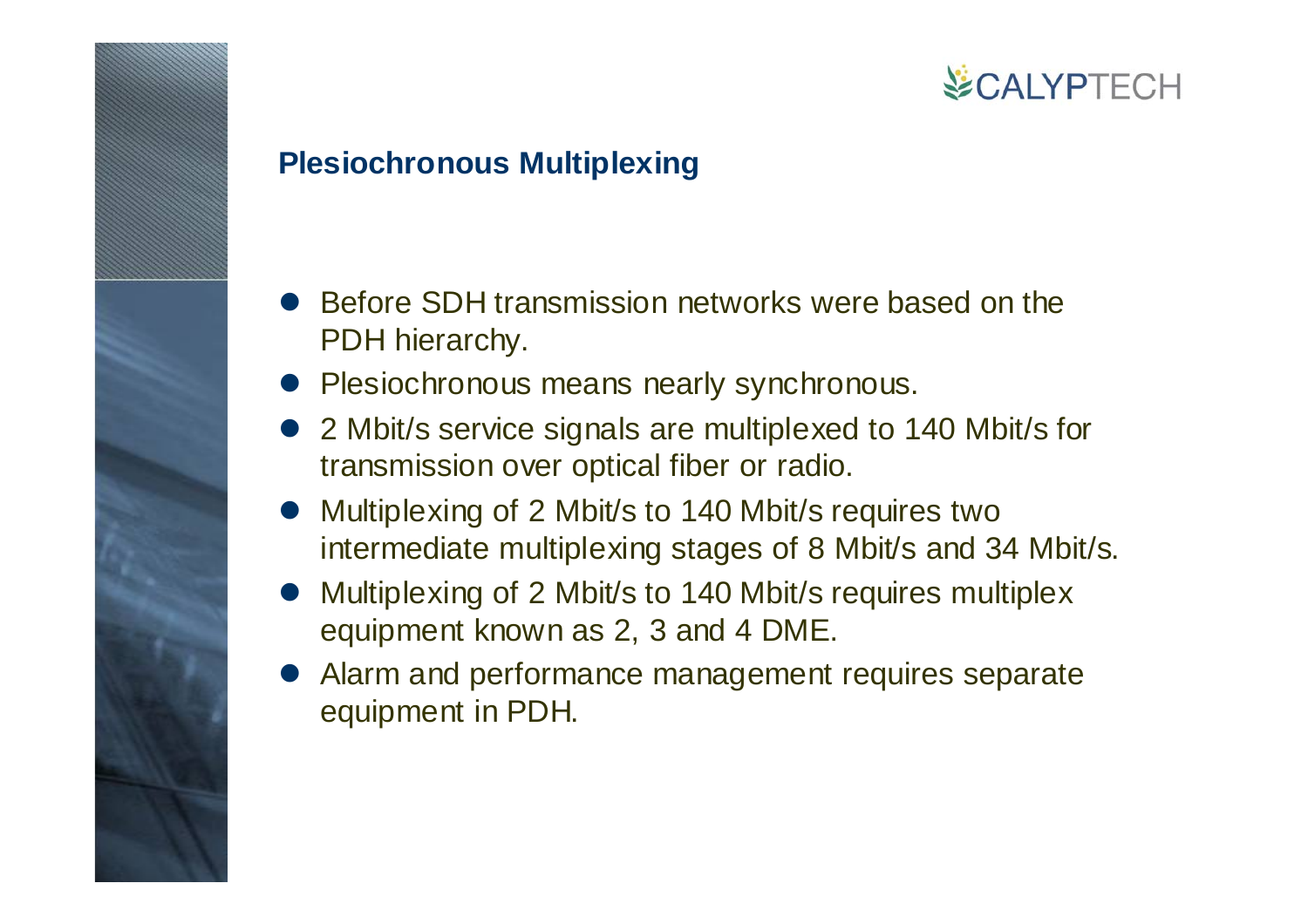#### **PDH vs. SDH Hierarchy**

- PDH transmission rates:
- SDH is designed to unify all transmission rates into a single Mapping hierarchy

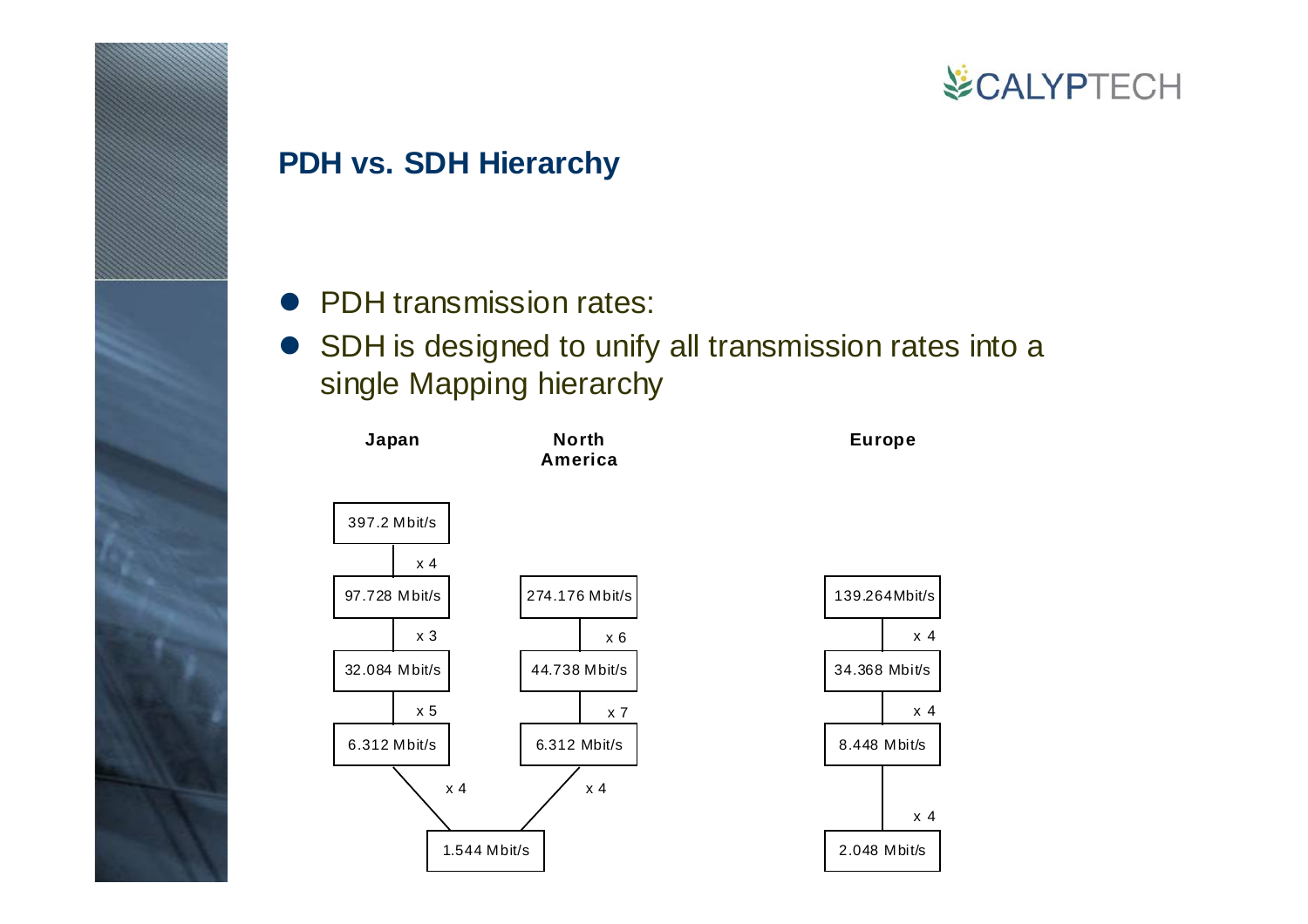### **PDH Multiplexing**

- PDH Multiplexing of 2 Mbit/s to 140 Mbit/s requires 22 PDH multiplexers:
	- 16 x 2DME
	- $-4 \times 3$ DME
	- $\mathcal{L}_{\mathcal{A}}$ 1 x 4DME
- Also a total of 106 cables required.

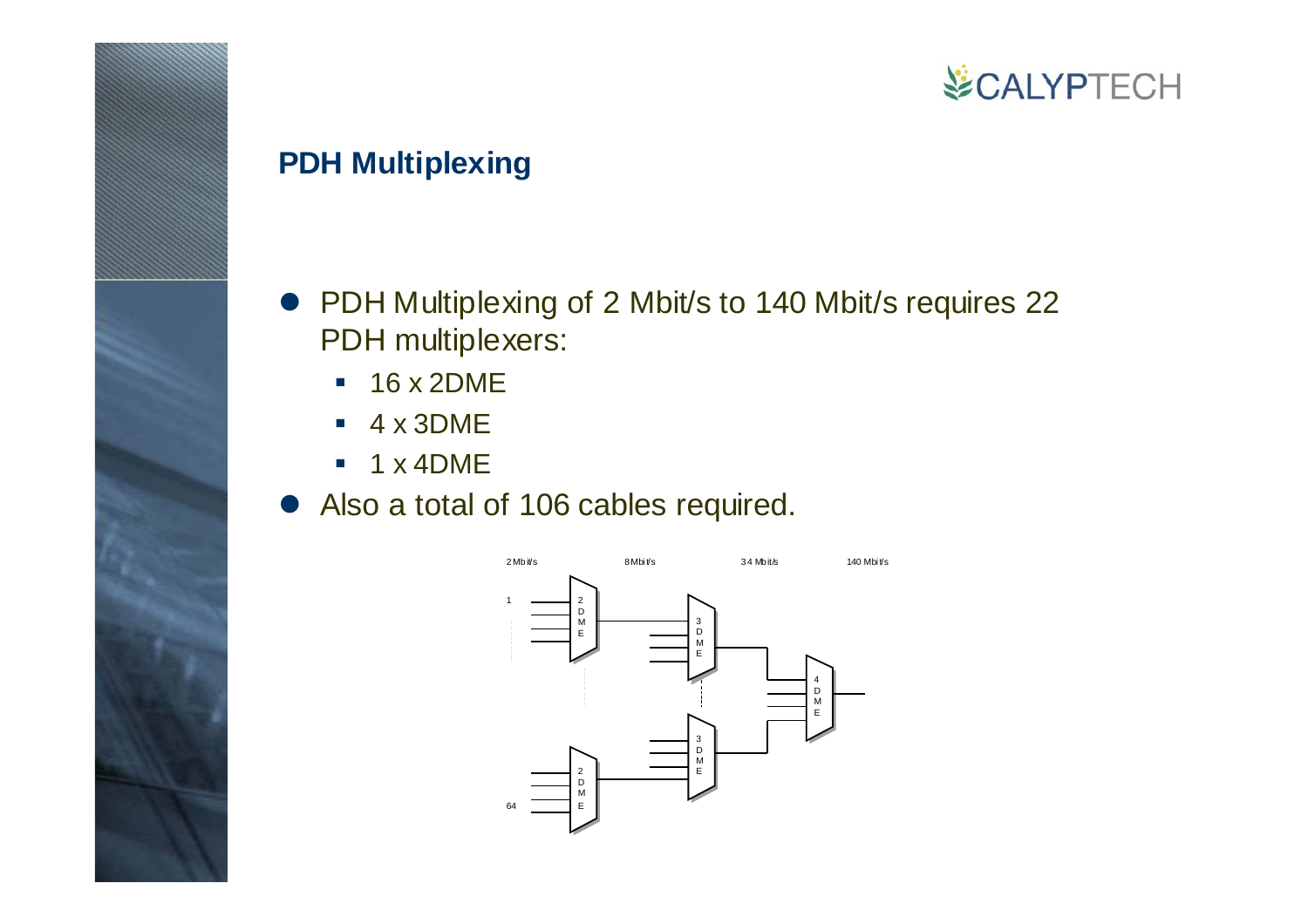### **PDH Add/Drop**

• If a small number of 2 Mbit/s streams passing through a site need to be dropped then in PDH this requires large amount of equipment to multiplex down to 2Mbit/s.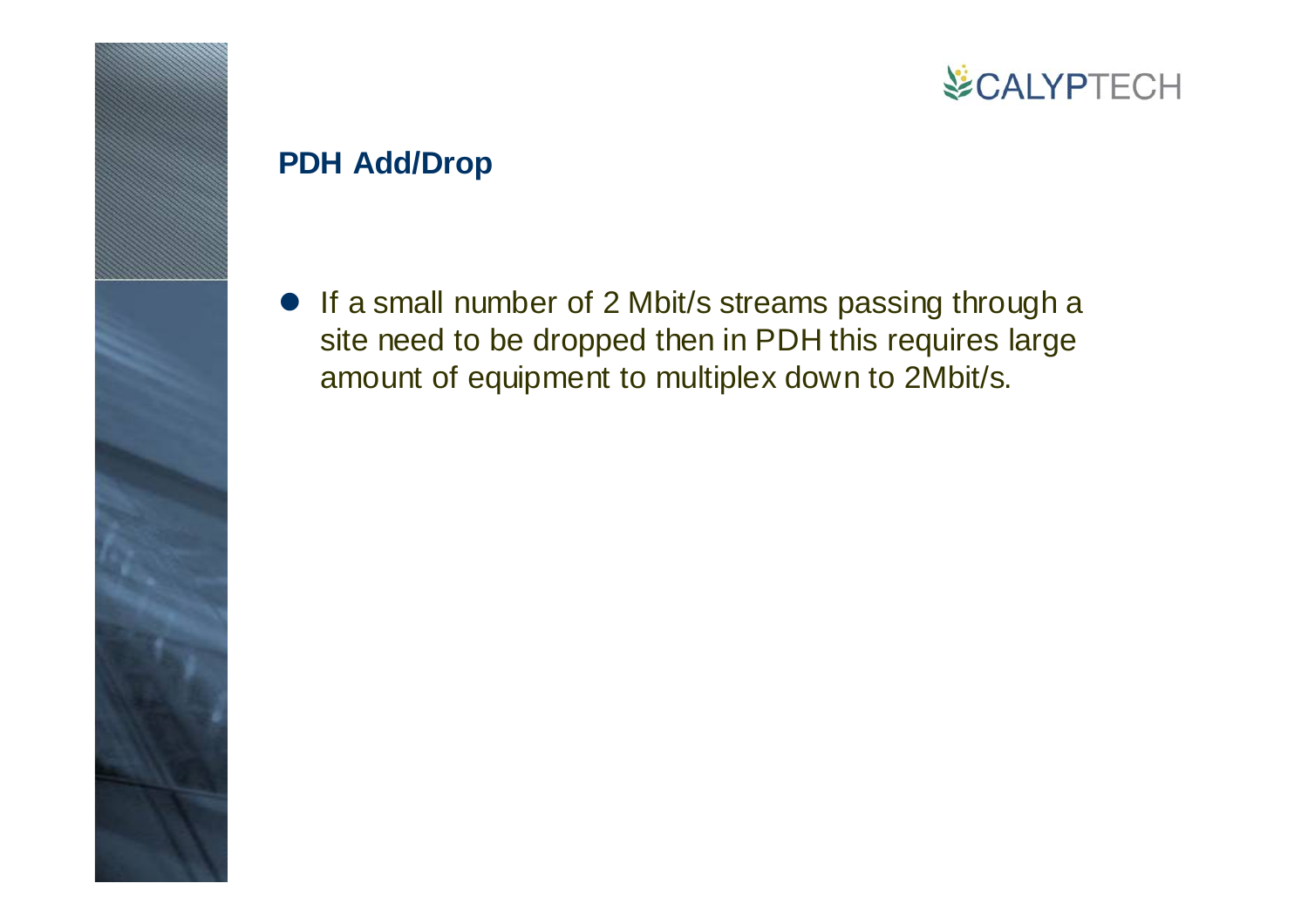#### **What is SDH?**

- The basis of Synchronous Digital Hierarchy (SDH) is synchronous multiplexing - data from multiple tributary sources is byte interleaved.
- In SDH the multiplexed channels are in fixed locations relative to the framing byte.
- $\bullet$  Demultiplexing is achieved by gating out the required bytes from the digital stream.
- This allows a single channel to be 'dropped' from the data stream without demultiplexing intermediate rates as is required in PDH.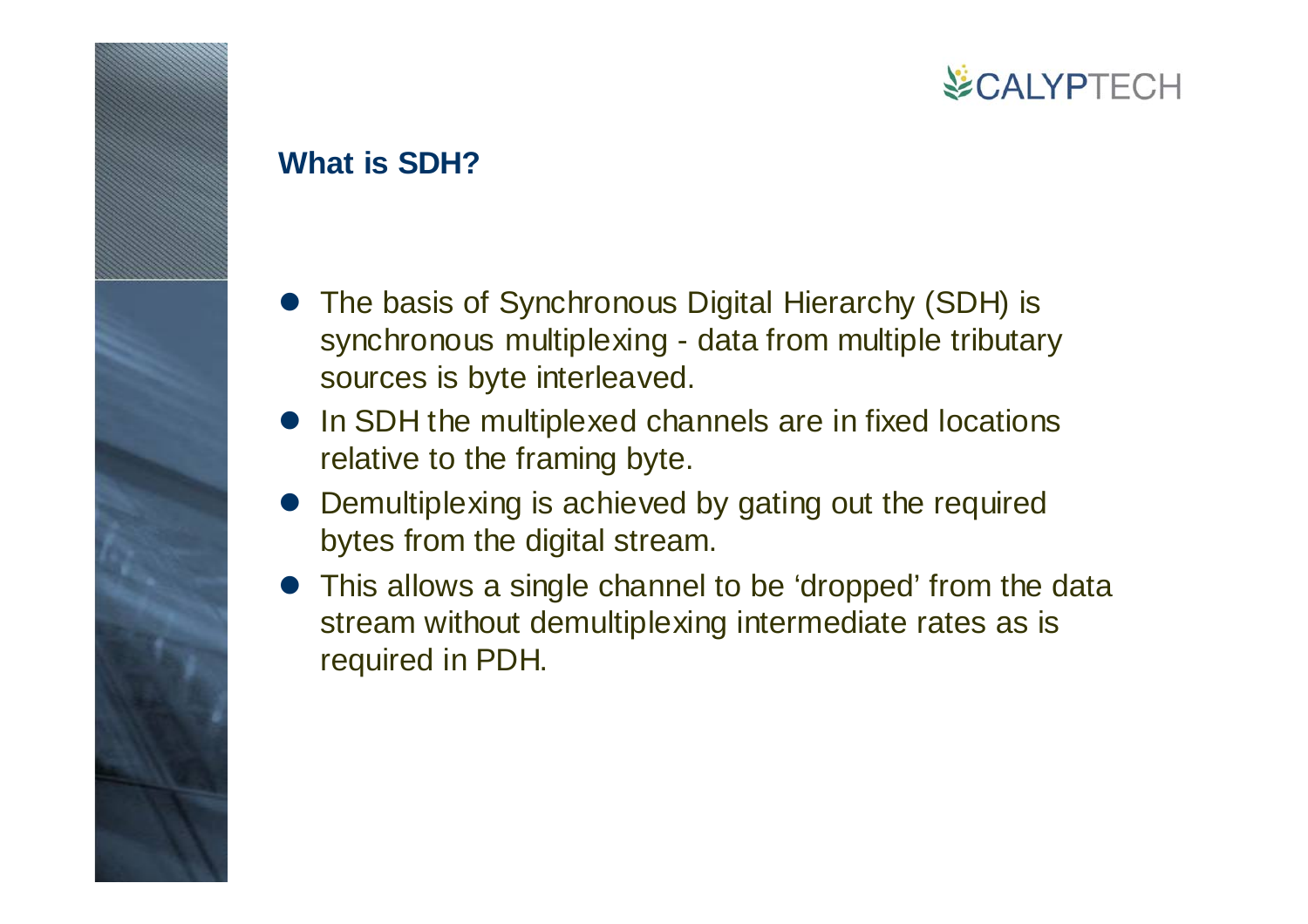#### **SDH Rates**

- SDH is a transport hierarchy based on multiples of 155.52 Mbit/s
- $\bullet$ The basic unit of SDH is STM-1:

| STM-1  | $=$      | $155.52$ Mbit/s |
|--------|----------|-----------------|
| STM-4  | $\equiv$ | 622.08 Mbit/s   |
| STM-16 |          | 2588.32 Mbit/s  |
| STM-64 |          | 9953.28 Mbit/s  |

 $\bullet$  Each rate is an exact multiple of the lower rate therefore the hierarchy is synchronous.

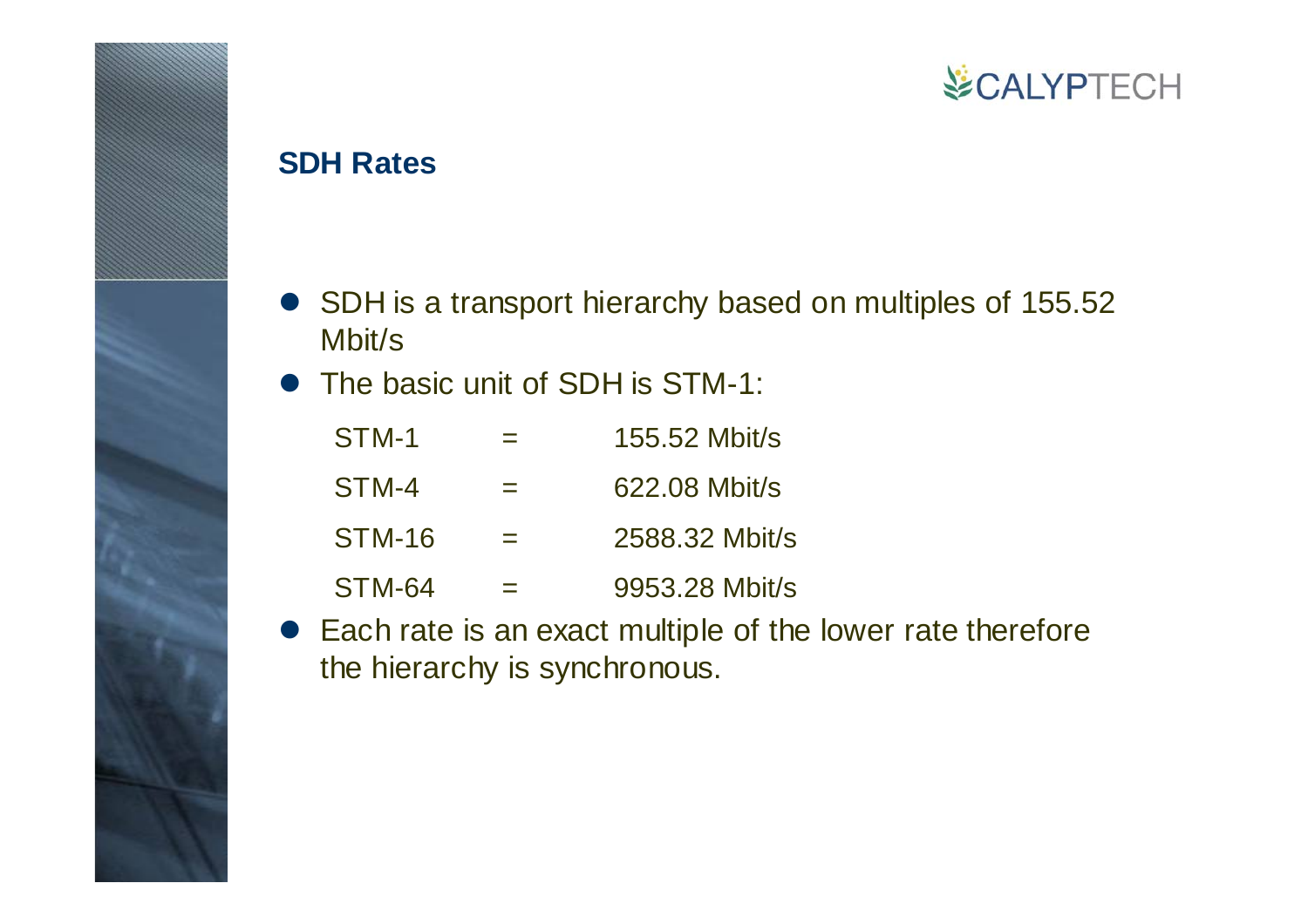#### **SDH Hierarchy**

- $\bullet$  SDH defines a multiplexing hierarchy that allows all existing PDH rates to be transported synchronously.
- $\bullet$ The following diagram shows these multiplexing paths:

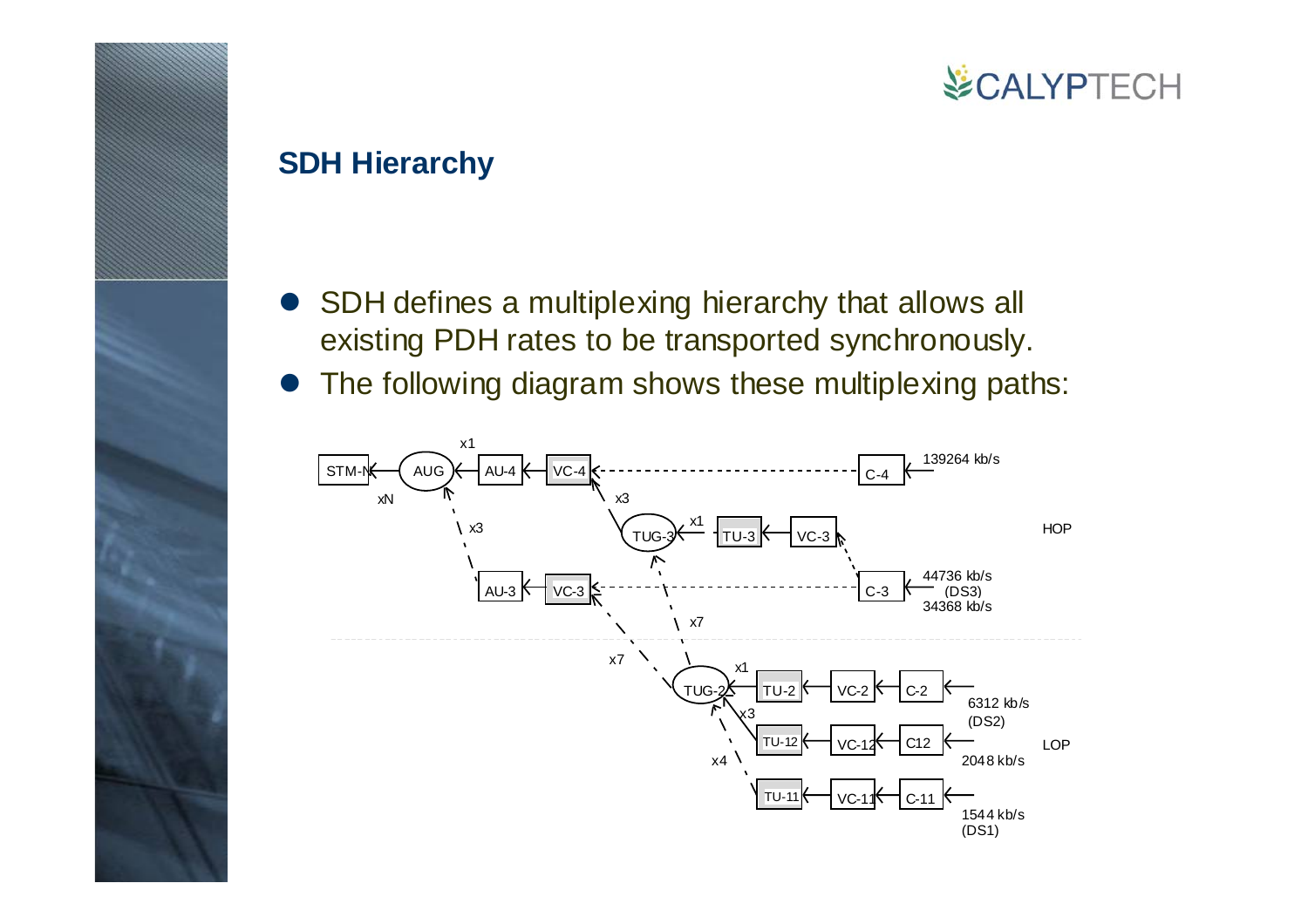

### **Example: Multiplex path for the E1**



Pointer processor

LO path overhead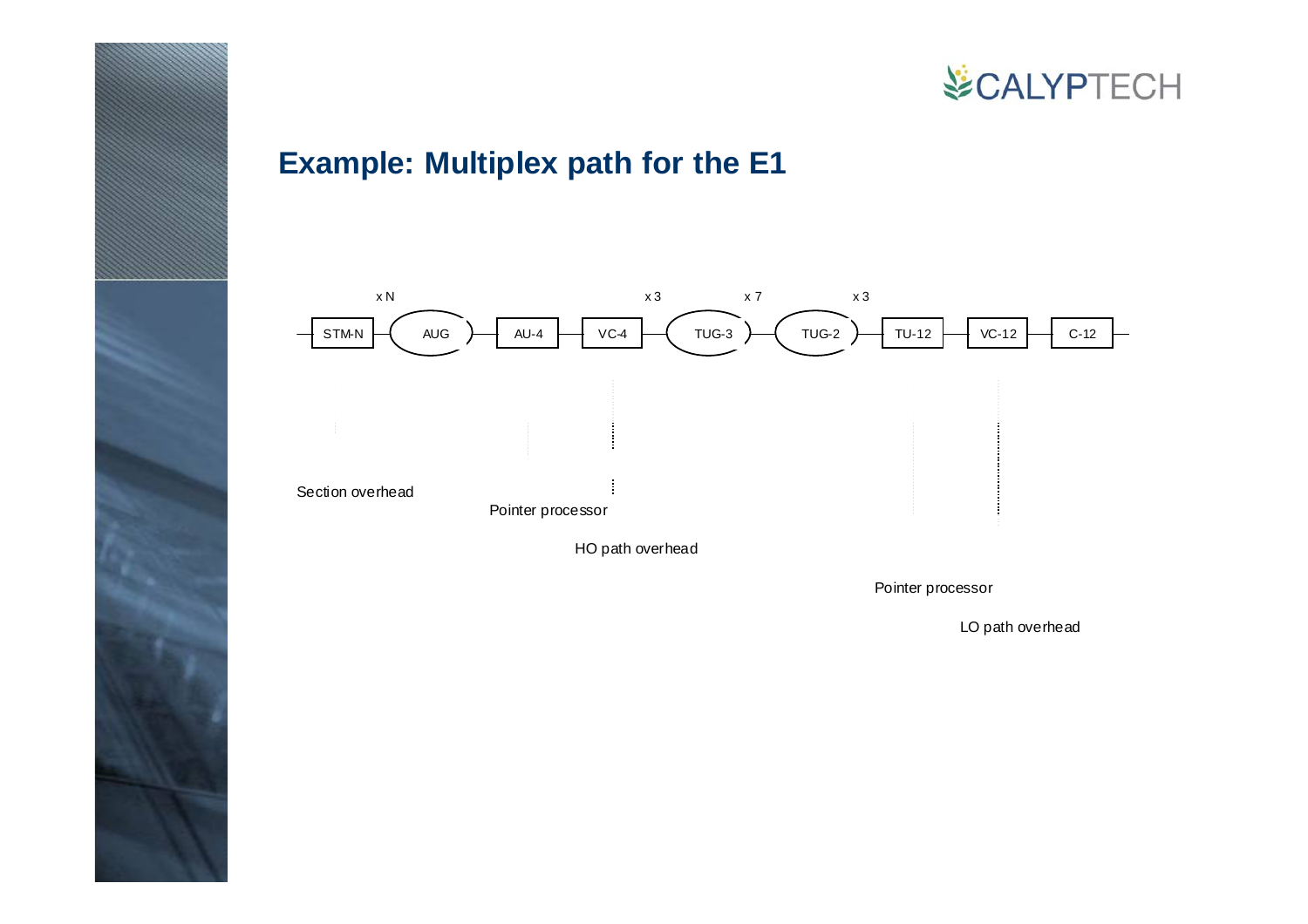### **Transport of PDH payloads**

- SDH is essentially a transport mechanism for carrying a large number of PDH payloads.
- $\bullet$  A mechanism is required to map PDH rates into the STM frame.
- $\bullet$ This function is performed by the container (C).
- $\bullet$  A PDH channel must be synchronised before it can be mapped into a container.
- $\bullet$  The synchroniser adapts the rate of an incoming PDH signal to SDH rate.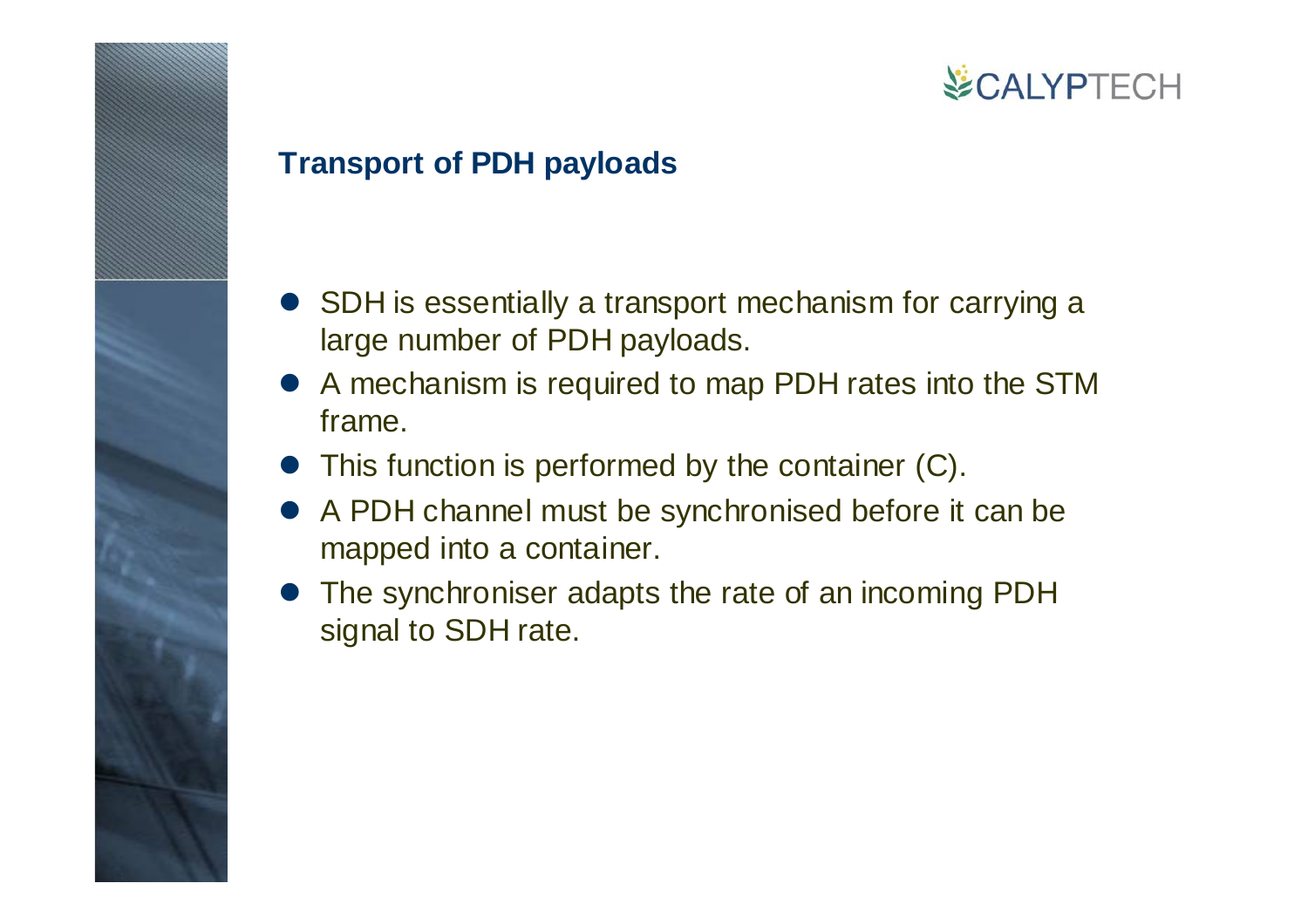

### **SDH and non-synchronous signals**

• At the PDH/SDH boundary Bit stuffing is performed when the PDH signal is mapped into its container.

**VECALYPTECH** 

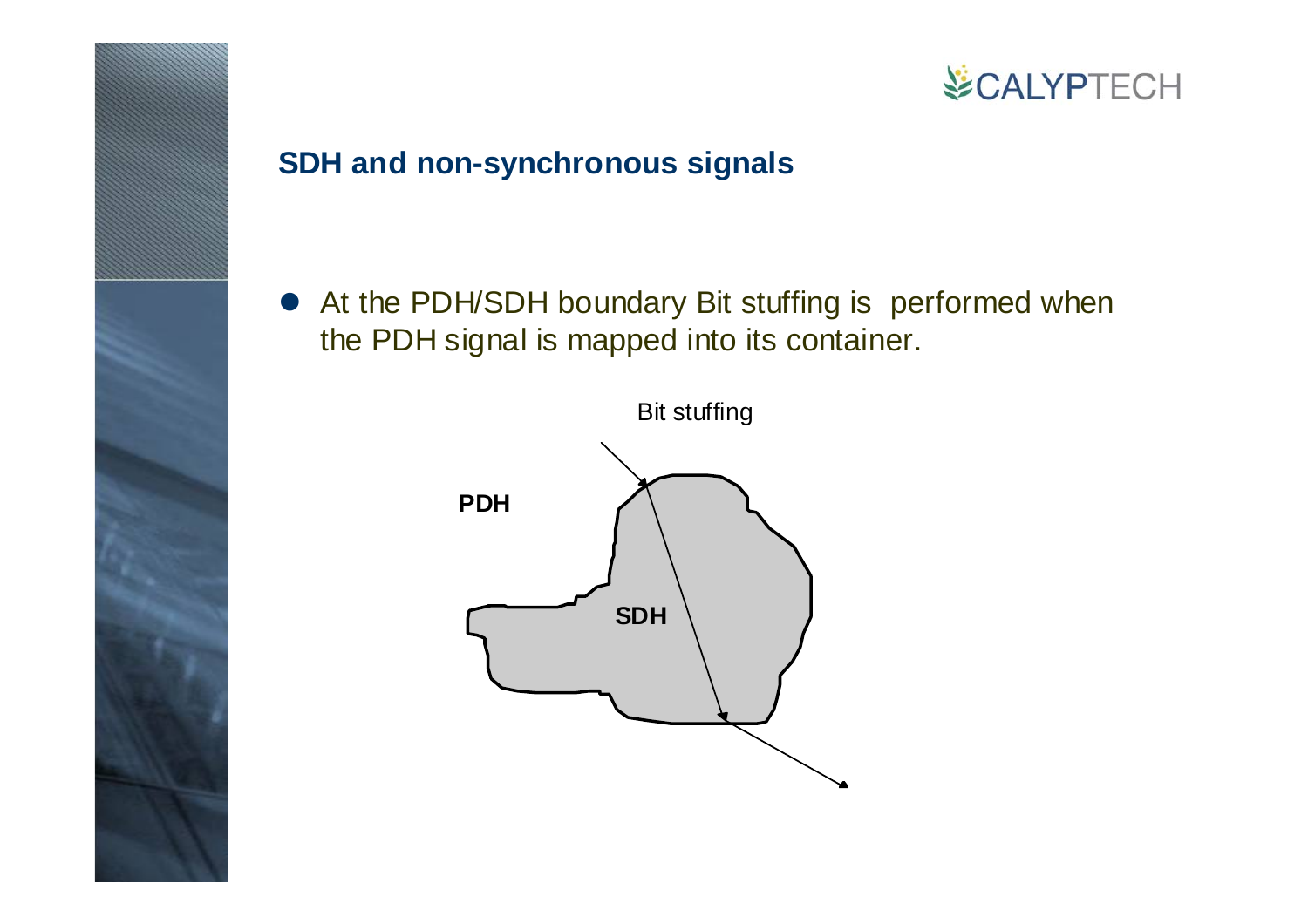#### **SDH virtual Containers**

- Once a container has been created, path overhead byte are added to create a virtual container.
- Path overheads contain alarm, performance and other management information.
- $\bullet$  A path through an SDH network exists from the point where a PDH signal is put into a container to where the signal is recovered from the container.
- The path overheads travel with the container over the path.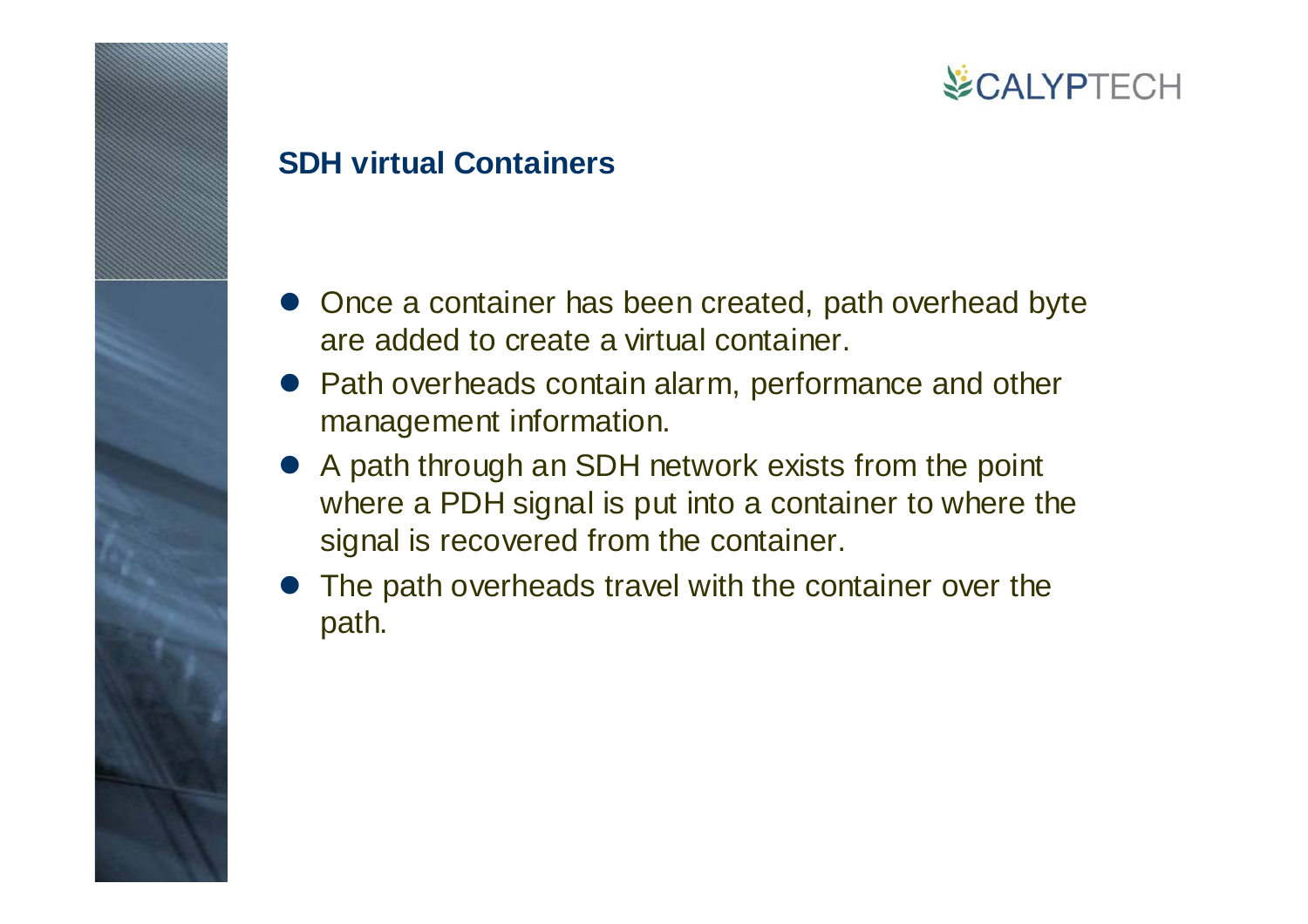### **Mapping Virtual Containers**

• C-4 container being mapped into an STM frame via a VC-4 virtual container



 NOTE – Unshaded areas are phase aligned. Phase alignment between the unshaded and shaded areas is defined by the pointer (PTR) and is indicated by the arrow.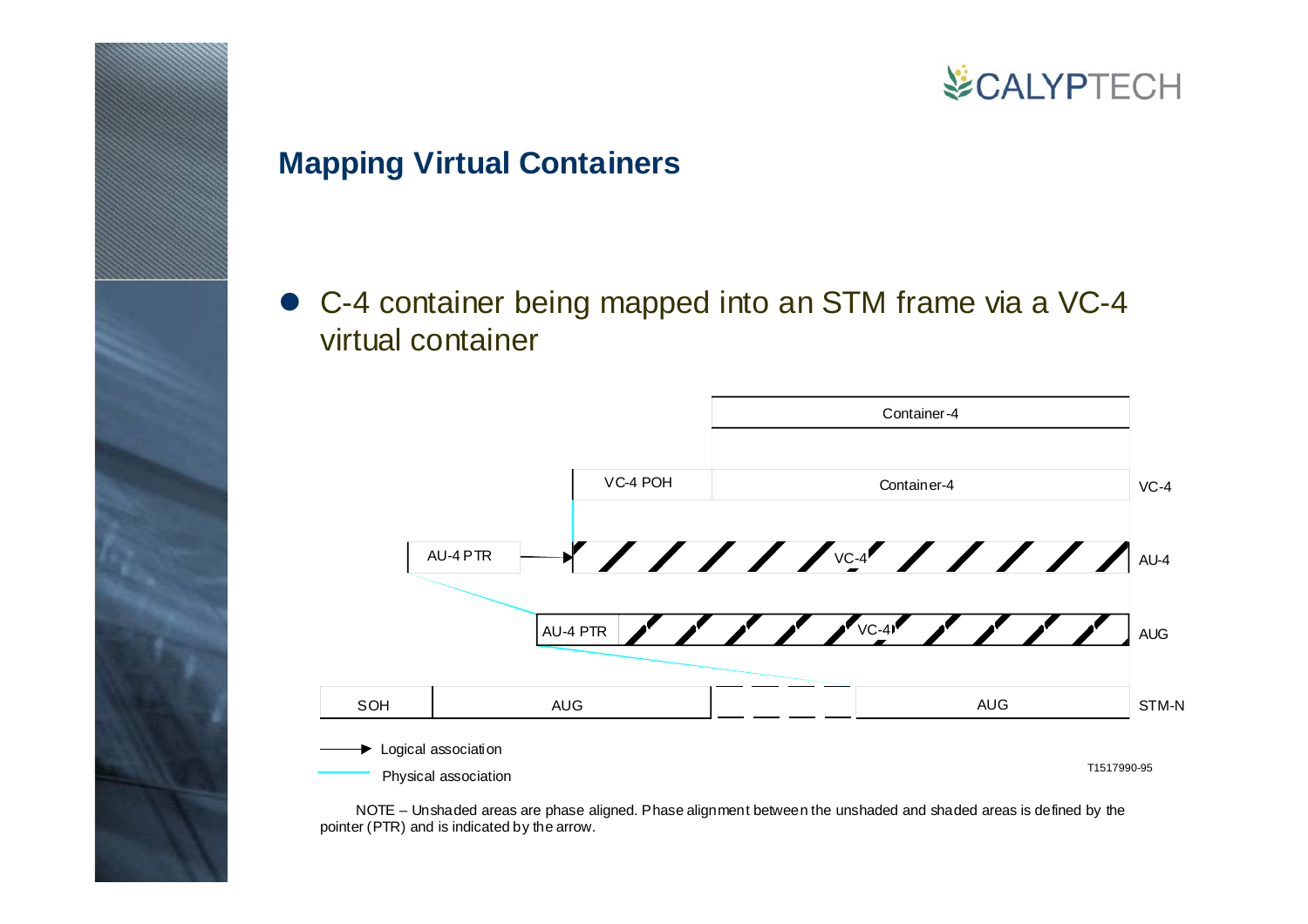### **2 Mbit/s PCM30 frame structure**

- The SDH frame rate is inherited from PCM.
- As with PCM, the SDH has 8 bits per time slot.
- As with PCM, the SDH frame rate in 125 us per frame.
- The following diagram shows the PCM30 frame:

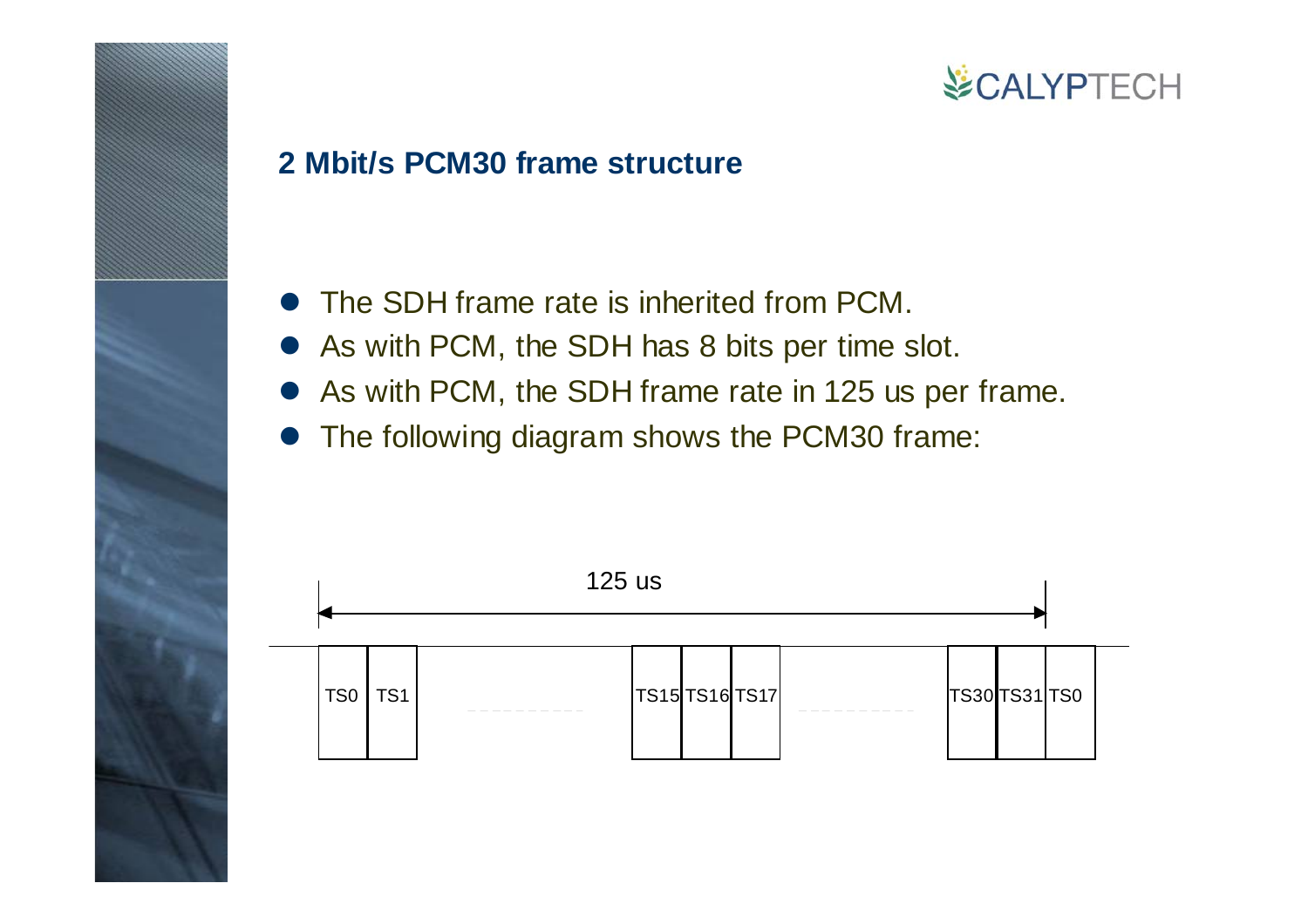#### **Basic SDH frame structure**

- STM-N frame structure is shown in the Figure below. The three main areas of the STM-N frame are indicated:
	- SOH;
	- **Administrative Unit pointer(s);**
	- $\blacksquare$ Information payload.



T1518000-95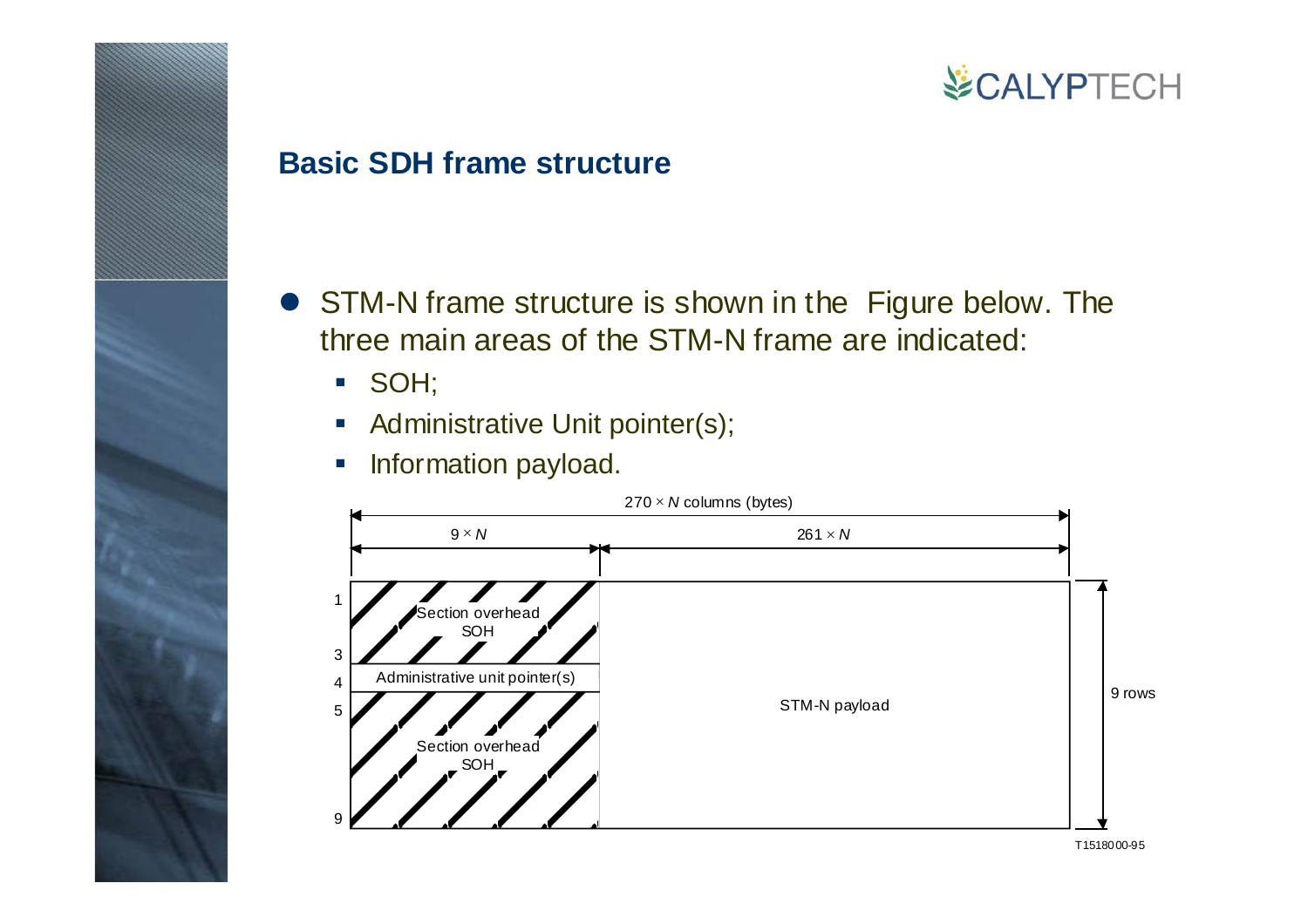### **Different clock rates in SDH**

- $\bullet$  SDH will still work if there are two different clocks in the network and the network becomes asynchronous.
- Pointers are used adjust for the new frequency.

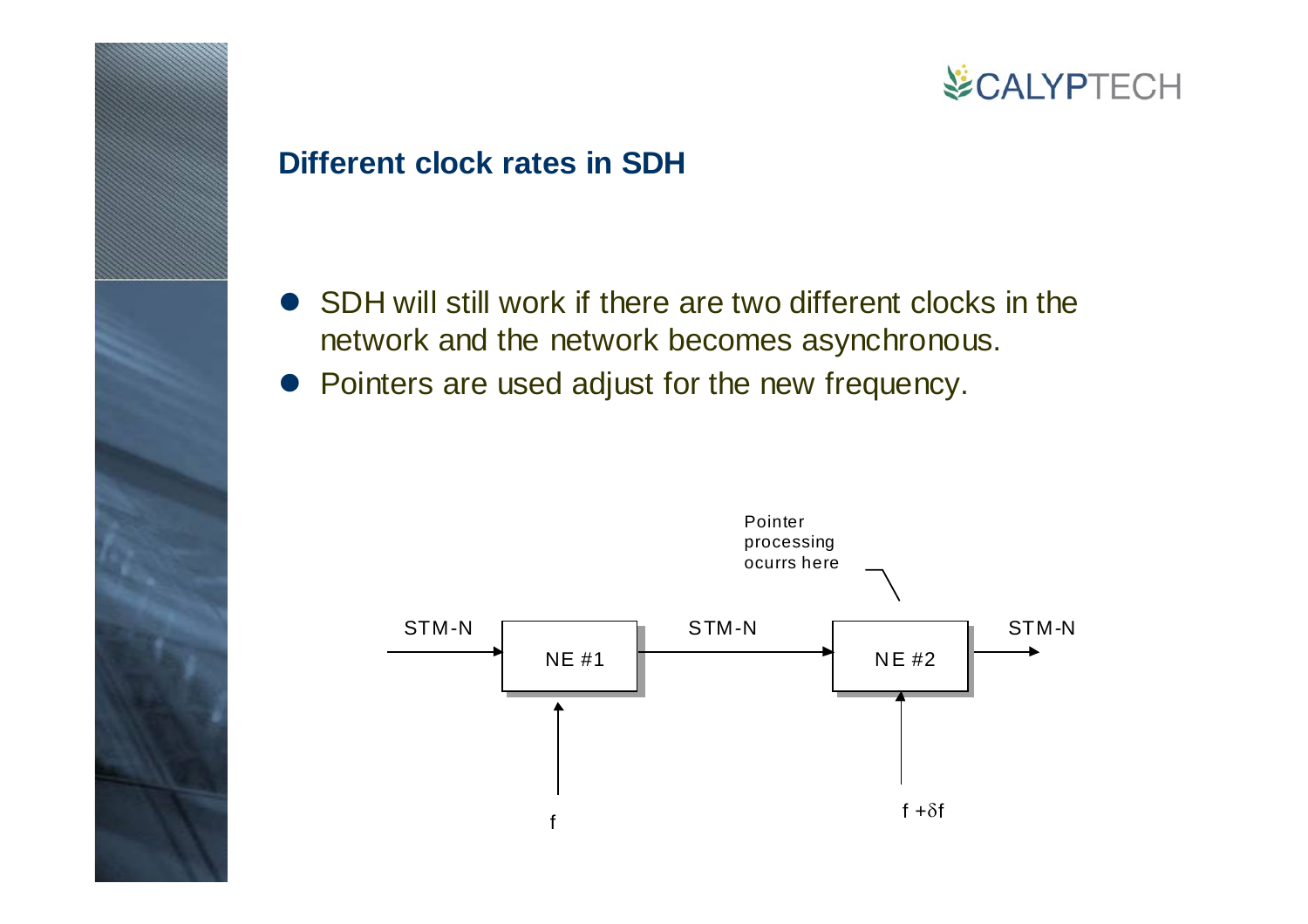### **Administrative Units in the STM-N**

- The VC-4 is mapped into an STM frame via the administrative group (AU).
- $\bullet$  The VC-4 associated with each AU-4 does not have a fixed phase with respect to the STM-N frame.
- $\bullet$  The location of the first byte of the VC-n is indicated by the AU-n pointer.



PTR Pointer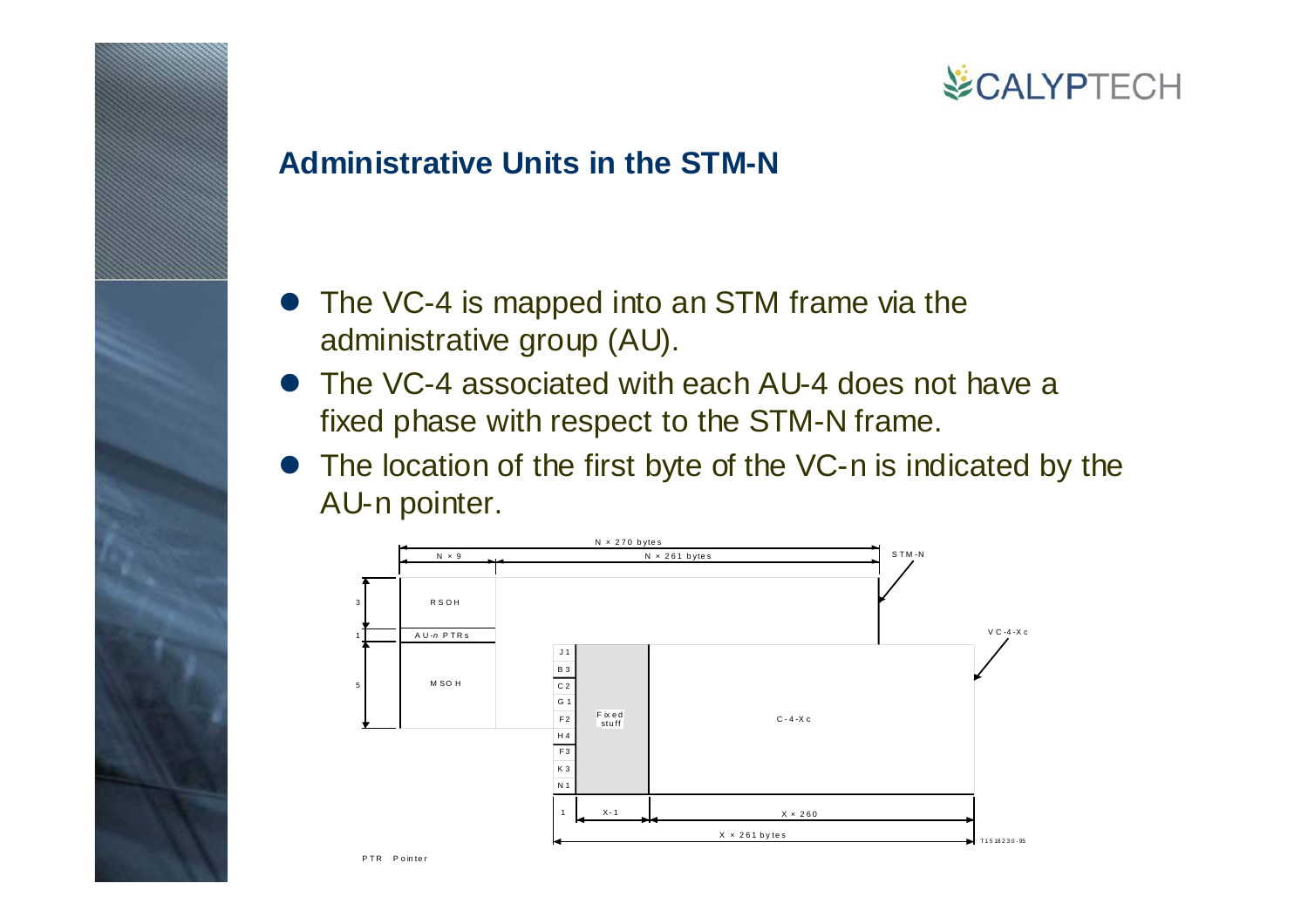### **Tributary Units in a VC-4**

- $\bullet$  The VC-4 can carry a container -4 (C-4). The C4 carries a 140 Mbit/s PDH signal.
- $\bullet$ The VC-4 forms what is known as an high order path.
- $\bullet$  If lower speed PDH signals need to be transported these are mapped into a tributary unit (TU).
- The TUs are then multiplexed into a VC-4.
- $\bullet$  The VC-n associated with each TU-n does not have a fixed phase relationship with respect to the start of the VC-4.
- $\bullet$  The TU-n pointer is in a fixed location in the VC-4 and the location of the first byte of the VC-n is indicated by the TUn pointer.

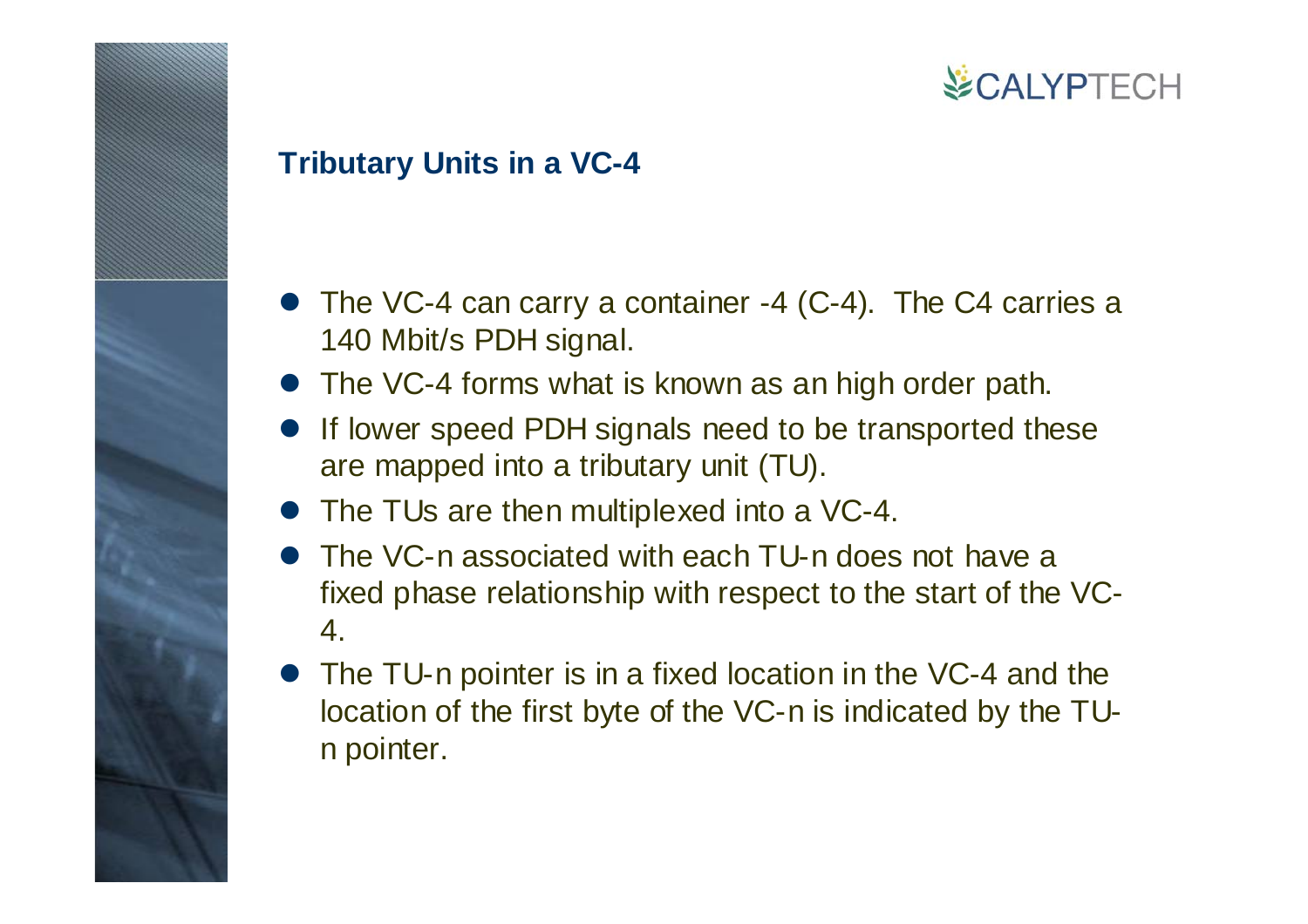

### **Tributary Units in a VC-4**

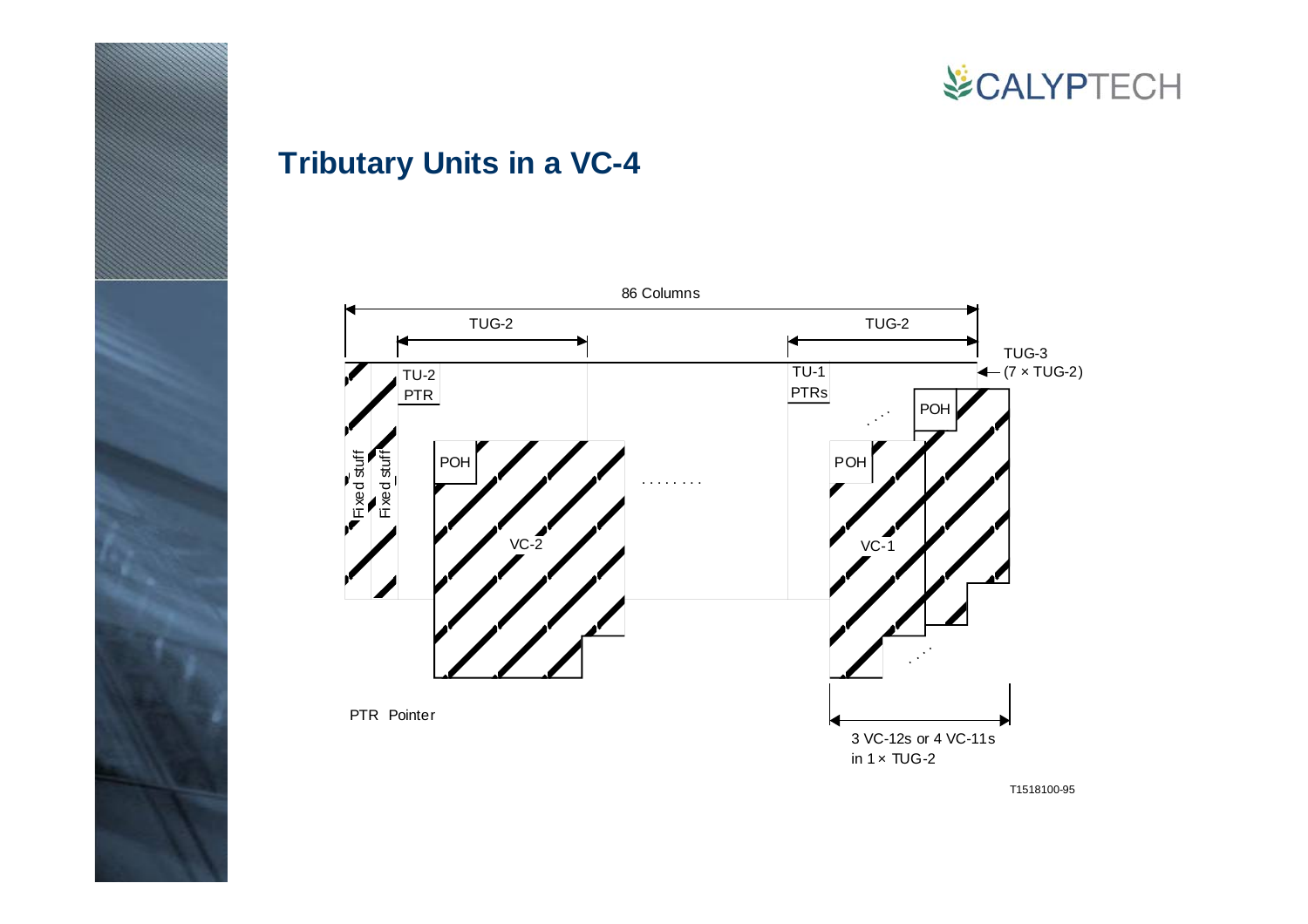#### **Tributary units**

|       | V <sub>5</sub>        |
|-------|-----------------------|
|       | <b>RRRRRRRR</b>       |
|       | 32 bytes              |
|       | RR R R R R R R        |
|       | J <sub>2</sub>        |
|       | $C_1 C_2 O O O O R R$ |
|       | 32 bytes              |
| 140   | R R R R R R R R       |
| bytes | N <sub>2</sub>        |
|       | $C_1 C_2 O O O O R R$ |
|       | 32 bytes              |
|       | R R R R R R R R       |
|       | K4                    |
|       | $C_1 C_2 R R R R S_1$ |
|       | $S_2$ DDDDDDD         |
|       | 31 bytes              |
|       | <b>R R R R R R R</b>  |
|       | T1523020-96           |
|       |                       |
| D     | Data bit              |

Fixed stuff bitOverhead bit

ROS $\cap$ 

Justification opportunity bit Justification control bit

- 2 Mbit/s are mapped asynchronously into a VC-12.
- VC-12s are distributed over four frames known as a VC multiframe.
- The figure shows this over a period of 500 µs.
- $\bullet\;$  V5 byte:

| RIP-2 | RFI | Signal Label |  |
|-------|-----|--------------|--|
|       |     |              |  |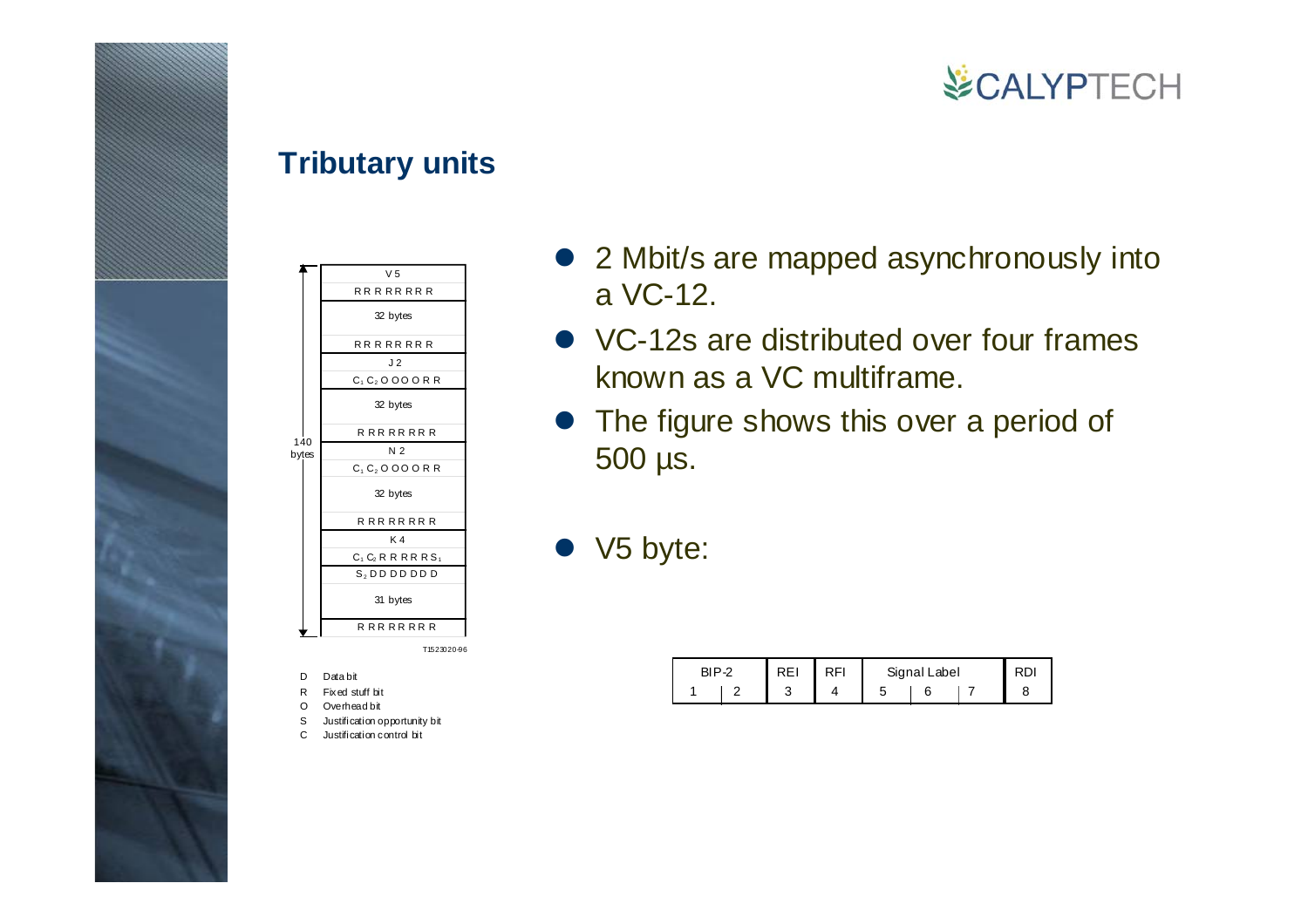

#### **STM Section Overheads**

- Nine rows of nine bytes at the front of the SDH frame form the section overhead.
- $\bullet$  The first three rows are the regenerator section overhead.
- $\bullet$  The last six rows are the multiplex section overhead.

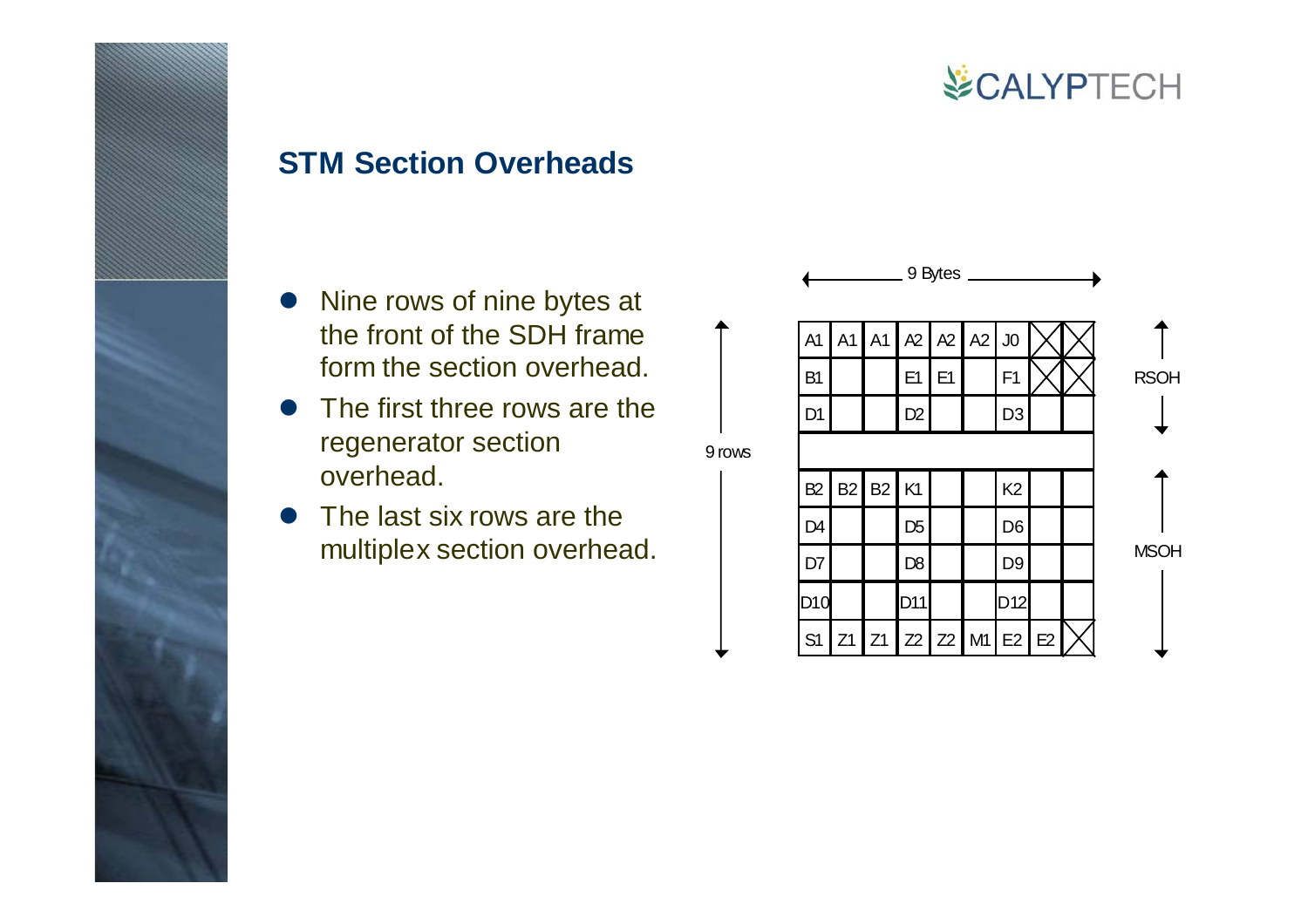

J1

B3

C2

F2

G1

H4

F3

K3

N1

### **VC-4 path overheads**

- $\bullet$  The first column of the VC-4 is the VC-4 path overhead.
- $\bullet$  The overheads have been modified in the latest release of G.707

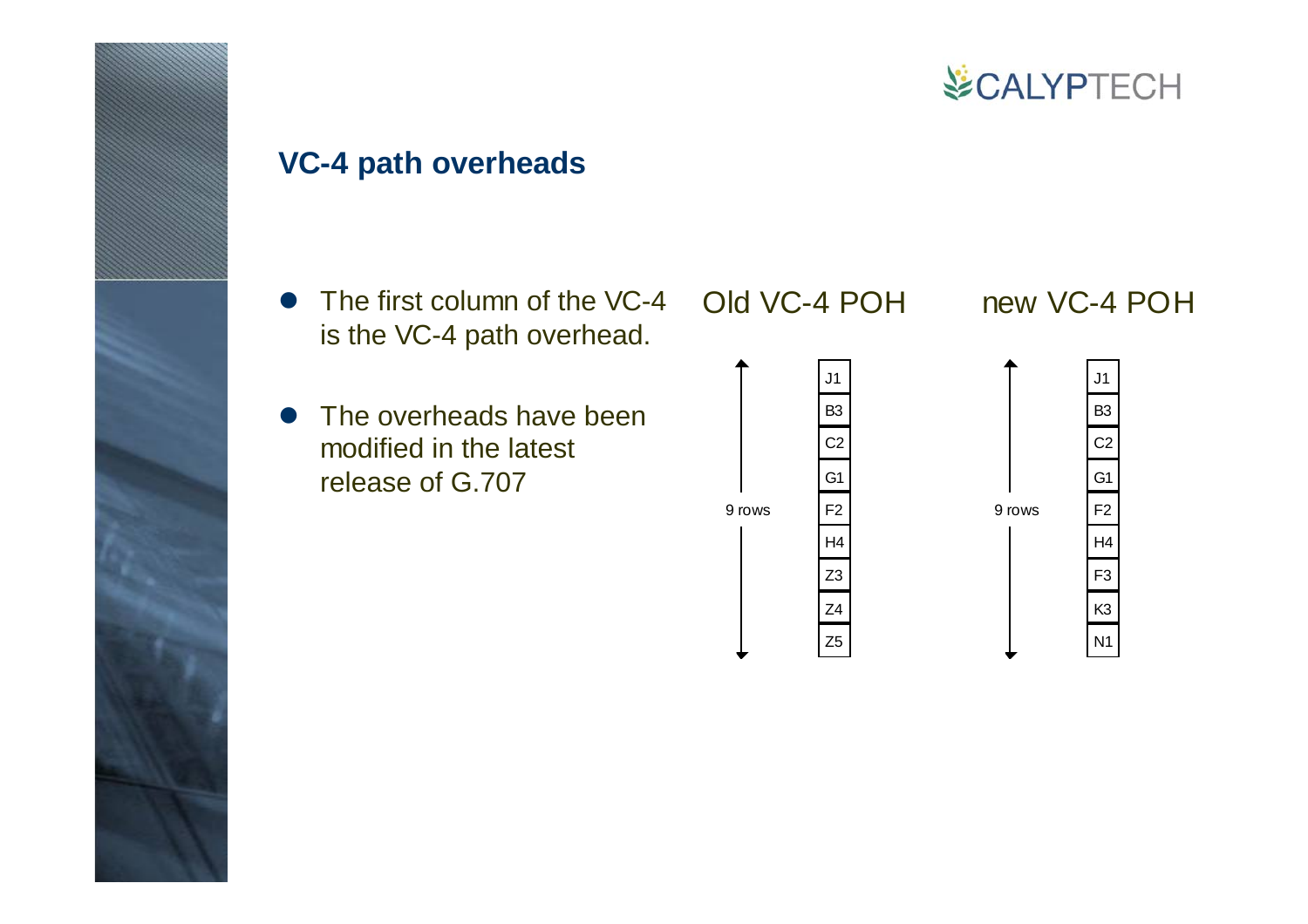

#### **VC-12 overhead**

- $\bullet$  The first byte of the VC-12 is the VC-12 path overhead.
- The VC-12 frame is spread over four frames to form a VC-12 multiframe.
- $\bullet$  Each of the four frames in the multiframe contains an overhead byte.
- $\bullet$  The overheads have been modified in the latest release of G.707

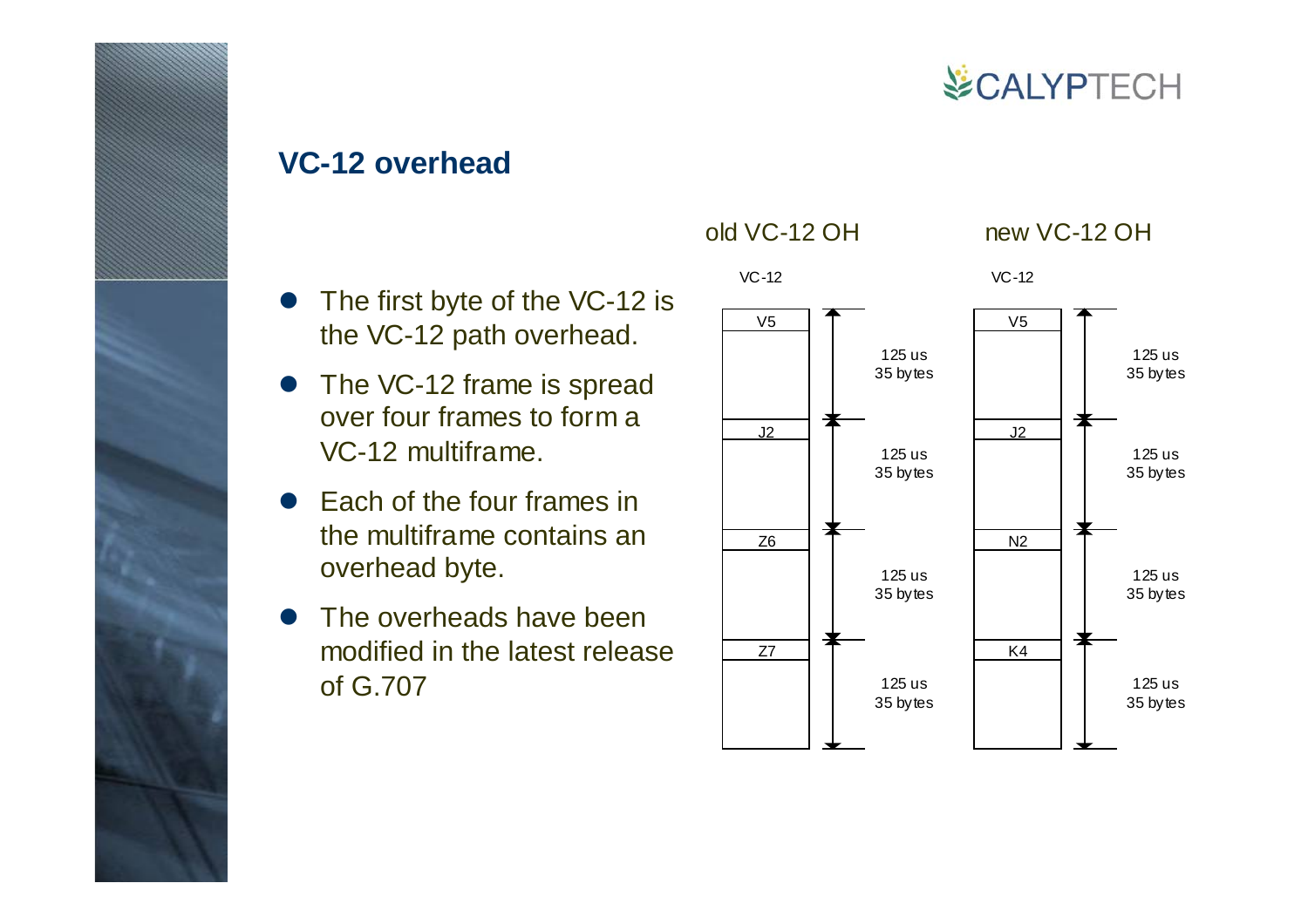

### **V5 Byte**

• The bits in the V5 byte are allocated as follows:

| RIP-2 | <b>REI</b> | RFI | <b>Signal Label</b> |  |
|-------|------------|-----|---------------------|--|
|       |            |     |                     |  |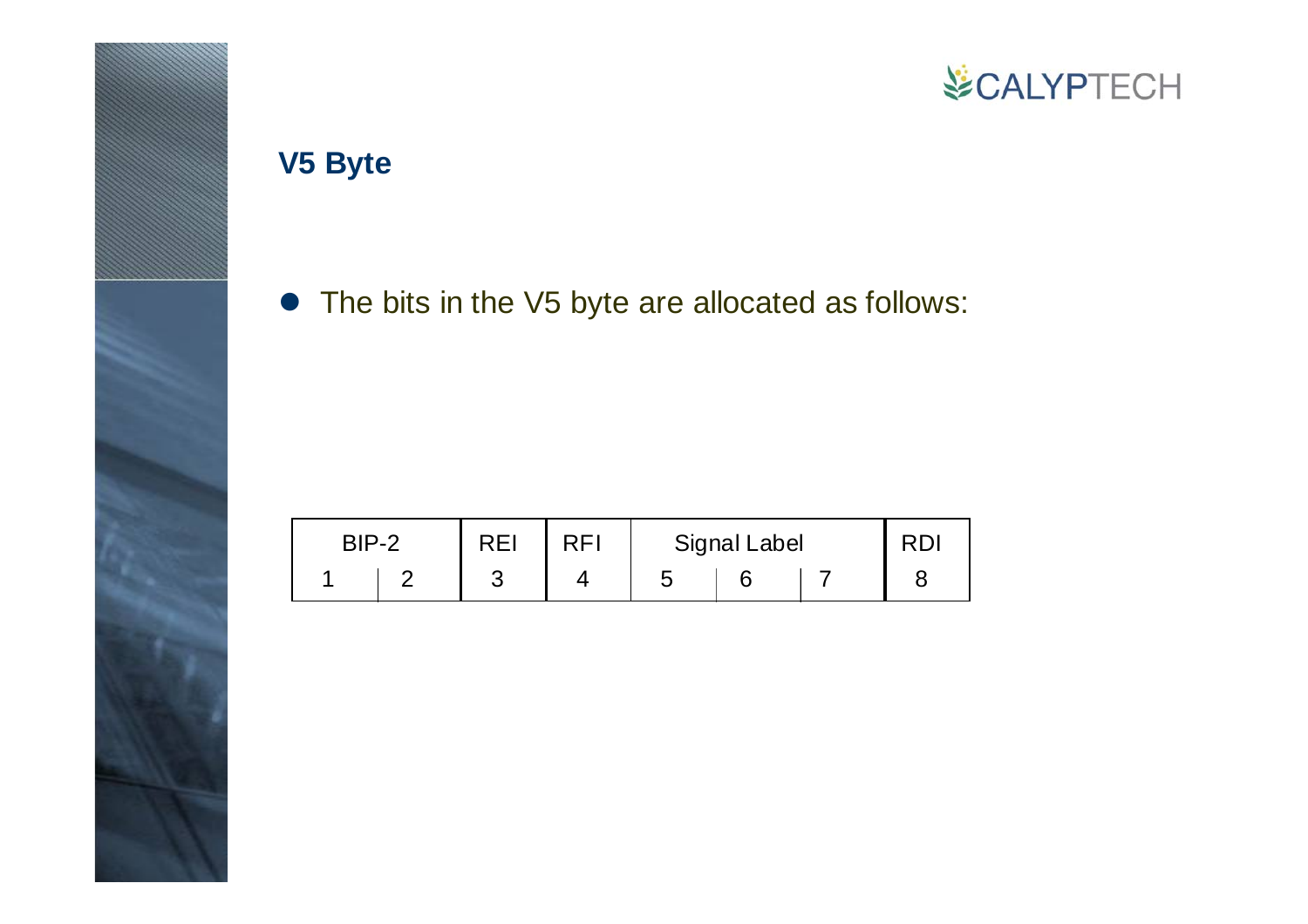### **Framing bytes (A1 & A2)**

• The framing byte locate the beginning of the STM frame

| <b>Byte</b>    | comments                           |
|----------------|------------------------------------|
| A <sub>1</sub> | First framing byte A1:11110110     |
| A <sub>2</sub> | Second framing byte<br>A2:00101000 |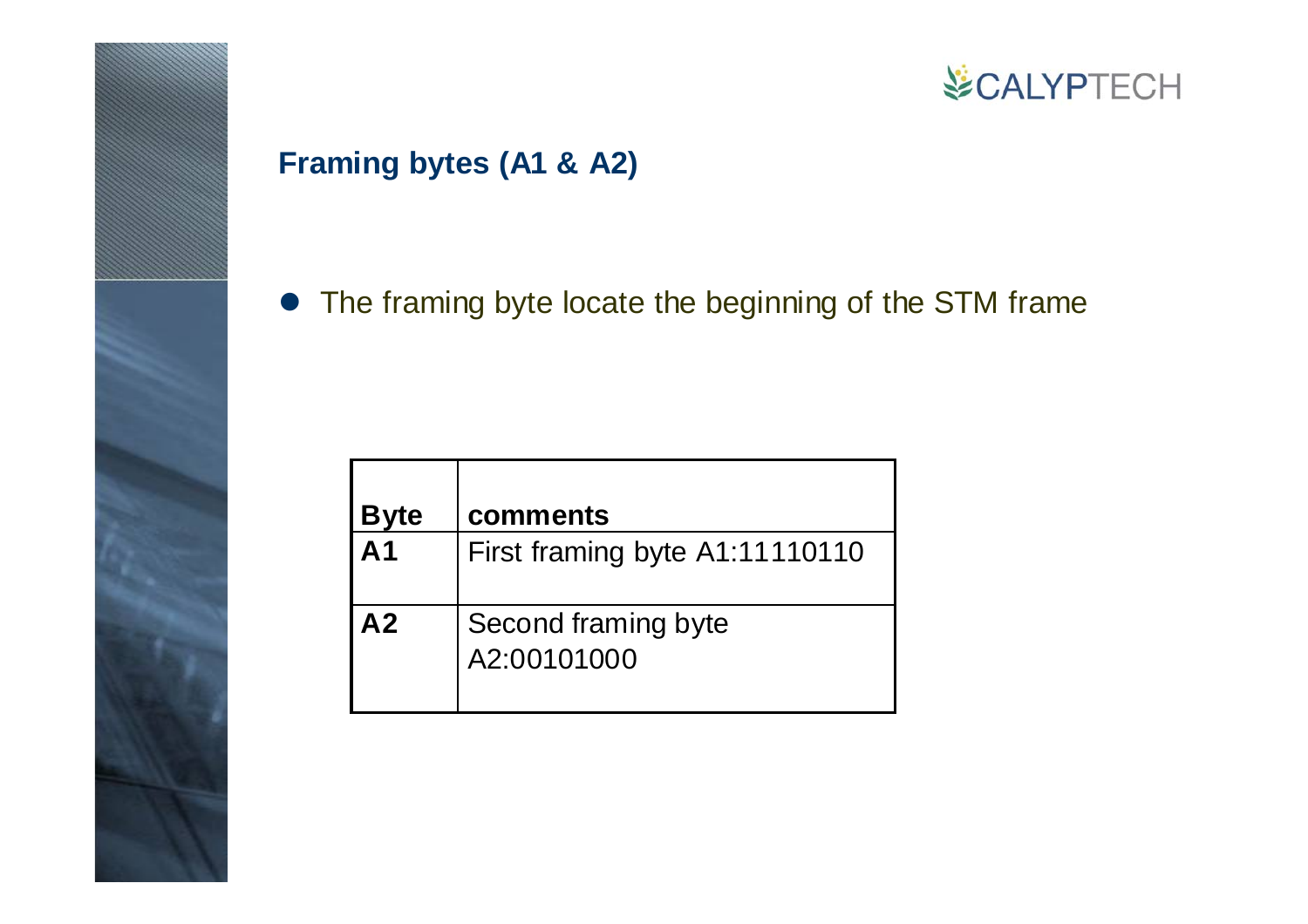### **Synchronisation status marker byte (S1).**

 $\bullet$  The synchronisation status marker byte contains information about the quality of the embedded timing

| <b>Byte</b>    | comments                 |                                   |
|----------------|--------------------------|-----------------------------------|
| S <sub>1</sub> |                          | Synchronistion status marker byte |
|                |                          |                                   |
|                | <b>S1 Byte: bit 5 -8</b> |                                   |
|                | 0000                     | Quality unknown                   |
|                | 0010                     | Traceable to PRC G.811            |
|                | 0100                     | Traceable to Transit G.812        |
|                | 1000                     | Traceable to Local G.812          |
|                | 1011                     | Derived from SETS                 |
|                | 1111                     | Don't use for Synchronisation.    |
|                |                          | Other bytes are reserved.         |
|                |                          |                                   |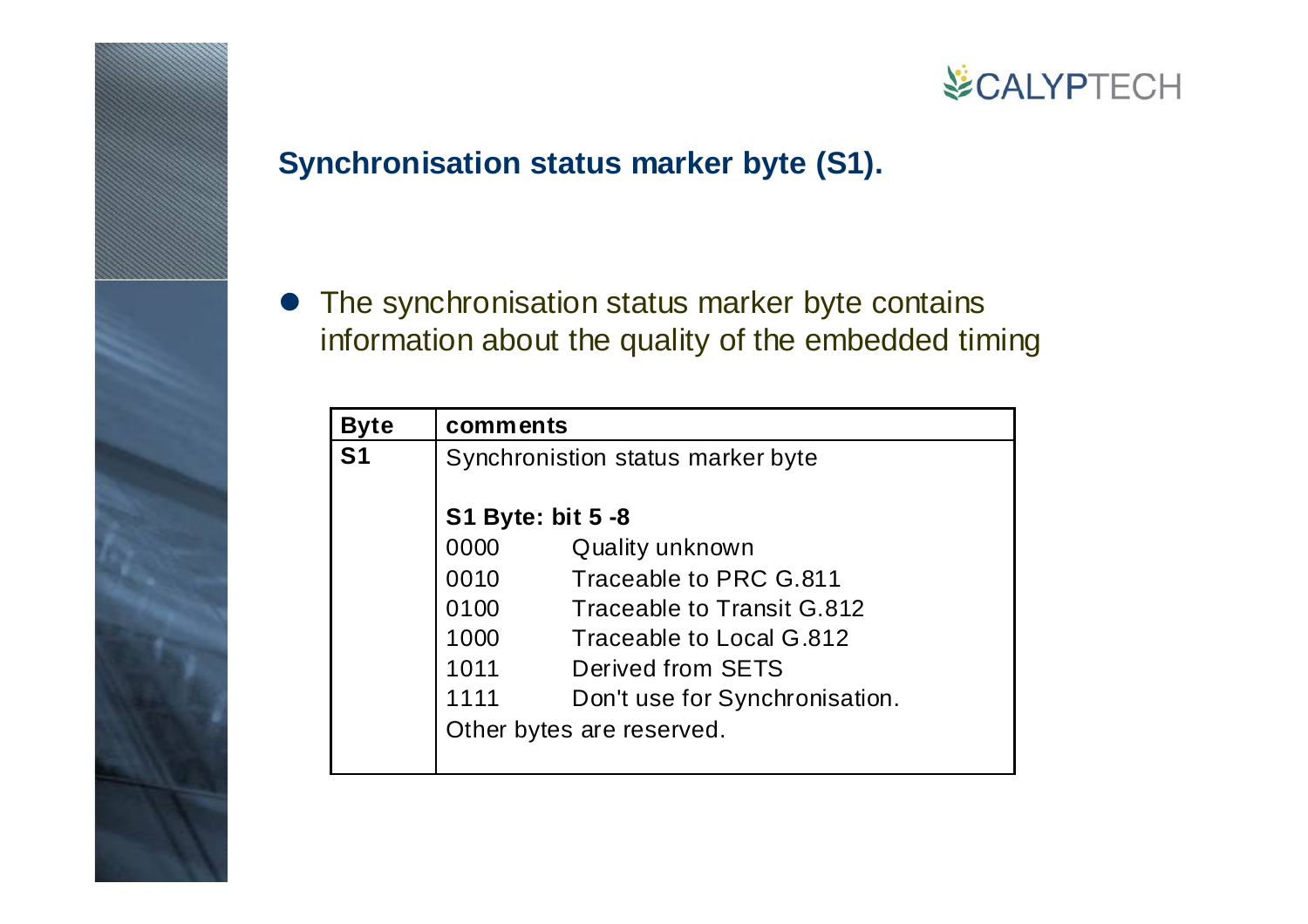

### **Bit interleaved parity (B1, B2, B3)**

#### • The BIP is calculated over the previous frame/multiframe



**BIP Bits & B ytes Covera ge**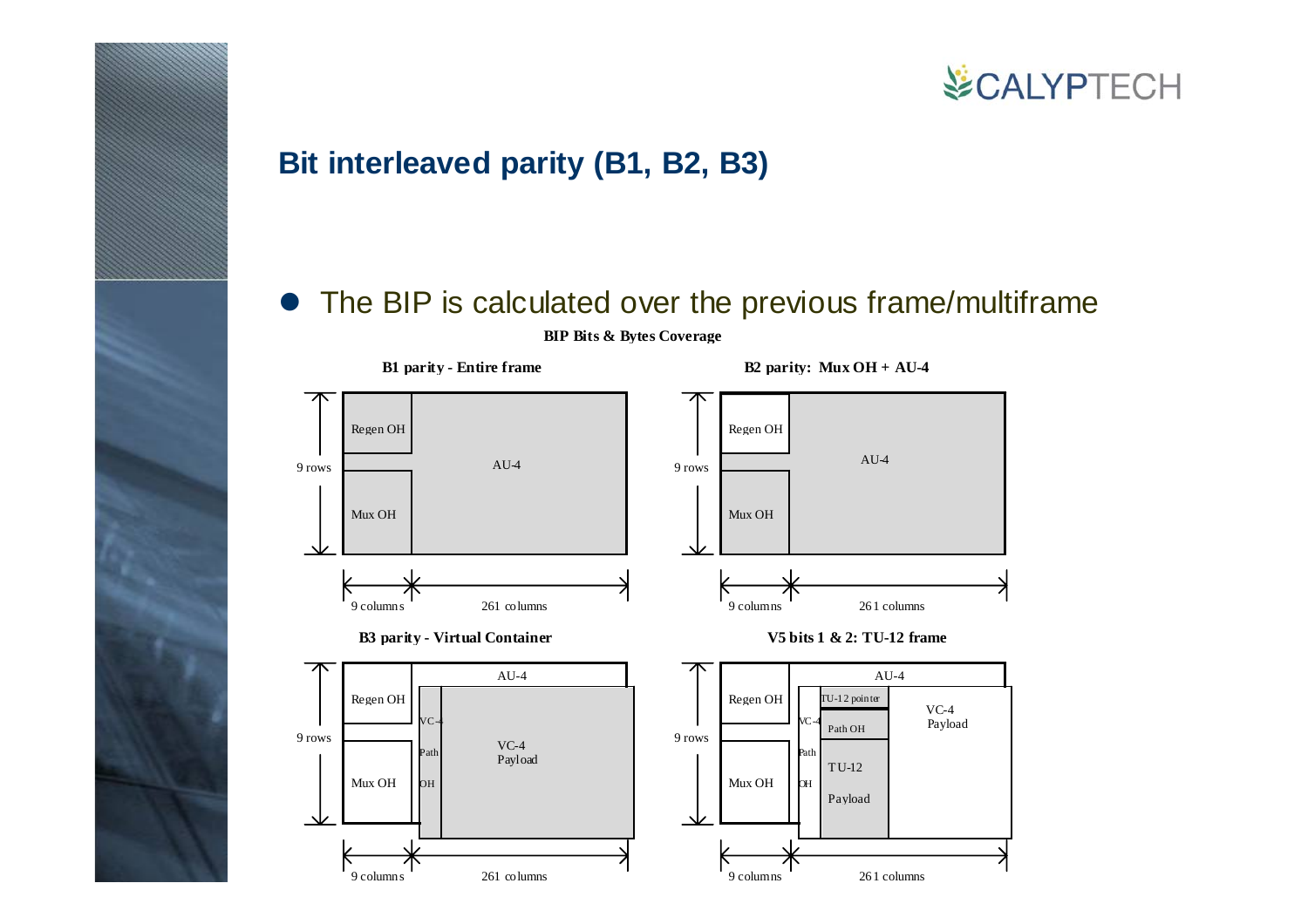

### **Bit interleaved parity (B1, B2, B3)**

| <b>Byte</b>    | comments                                                      |
|----------------|---------------------------------------------------------------|
| <b>B1</b>      | Bit interleaved parity - 8 bits for entire previous frame     |
|                | before scrambling.                                            |
| <b>B2</b>      | Three bytes of a 24 bit multiplex section bit interleaved     |
| #1,2,3         | parity - Calculated over the previous STM-1 frame             |
|                | excluding the first three rows of the SOH before              |
|                | scrambling.                                                   |
| <b>B3</b>      | Bit interleaved parity - 8 bits for entire previous frame     |
|                | before scrambling.                                            |
|                | The BIP is calculated over the previous VC-4.                 |
| V <sub>5</sub> | VC-12 path bit interleaved parity - 2 bits for previous frame |
|                | The BIP is calculated over the previous VC-12 frame           |
|                | including VC-12 path overheads but excludes V1, V2, V3.       |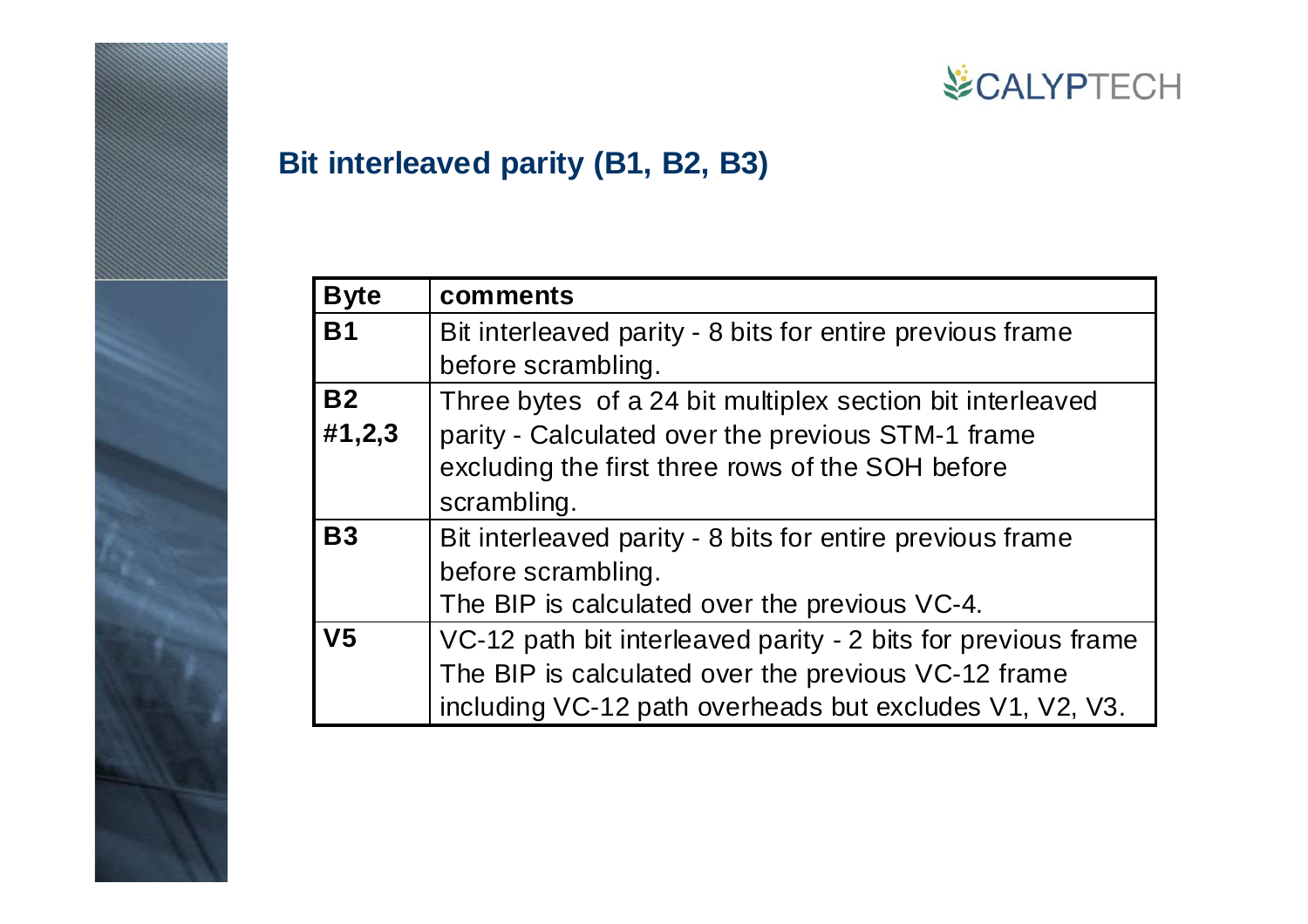### **Orderwire (E1 & E2)**

- $\bullet$  The E byte carry the orderwire channels.
- The relief byte is used for ring protection
	- E1 Regenerator section orderwire
	- E2 Multiplex section orderwire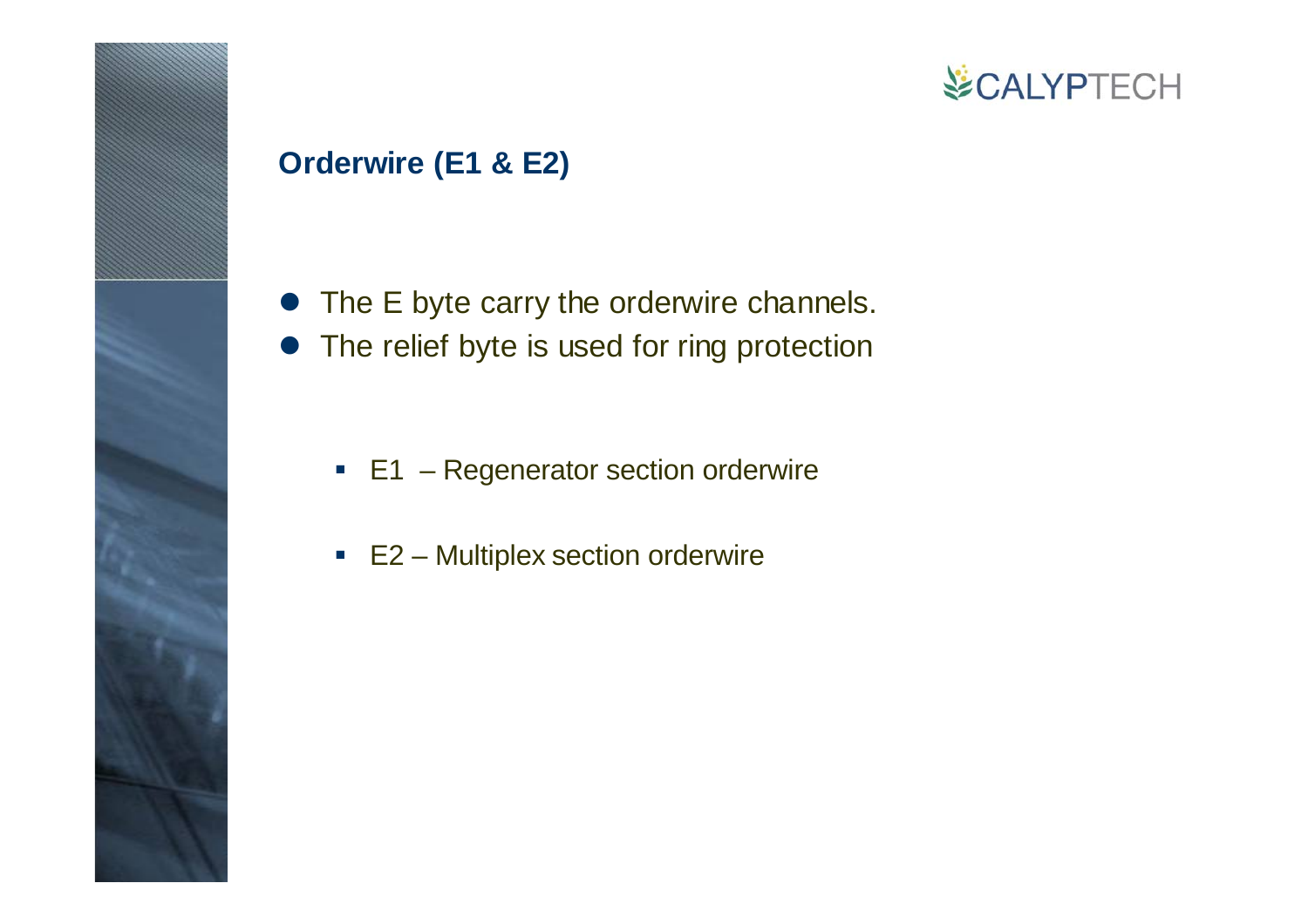

### **DCC channels (D1 to D3 and D4 to D12)**

• The DCC channels are used Element Management Software to pass management information between sites.

| <b>Byte</b>       | comments                                          |
|-------------------|---------------------------------------------------|
| D <sub>1</sub> to | Regenerator section data communications channel   |
| D <sub>3</sub>    | (DCC)                                             |
|                   | The D1 to D3 bytes are a 192 kbit/s DCC channel.  |
| D <sub>4</sub> to | Multiplex section data communications channel     |
| D <sub>12</sub>   | The D4 to D12 bytes are a 576 kbit/s DCC channel. |
|                   |                                                   |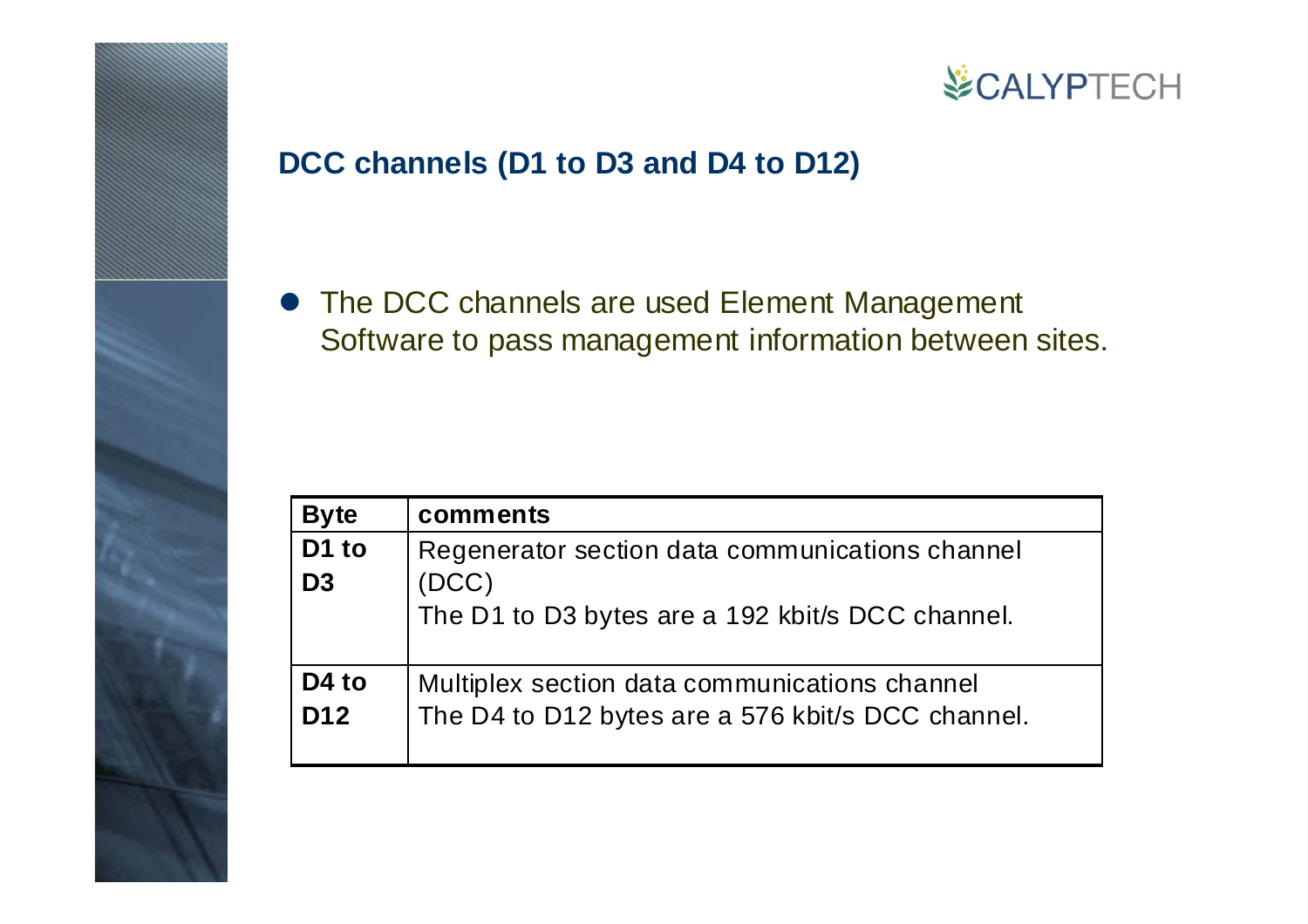### **User channels (F1, F2, F3 & N2)**

• The user channels appear at a front panel connector for use by the network operator.

| <b>Byte</b>     | comments                                                                               |
|-----------------|----------------------------------------------------------------------------------------|
| F <sub>1</sub>  | 64 kbit/s user channel.                                                                |
| User<br>channel | The FLX150/600 supports either G.703 co-directional or<br>contradirectional interface. |
|                 | This user channel can be passed through at a<br>regenerator.                           |
| F <sub>2</sub>  | VC-4 path user channel                                                                 |
| $Z3$ (F3)       | VC-4 path user channel                                                                 |
| Z6 (N2)         | Network operator byte -                                                                |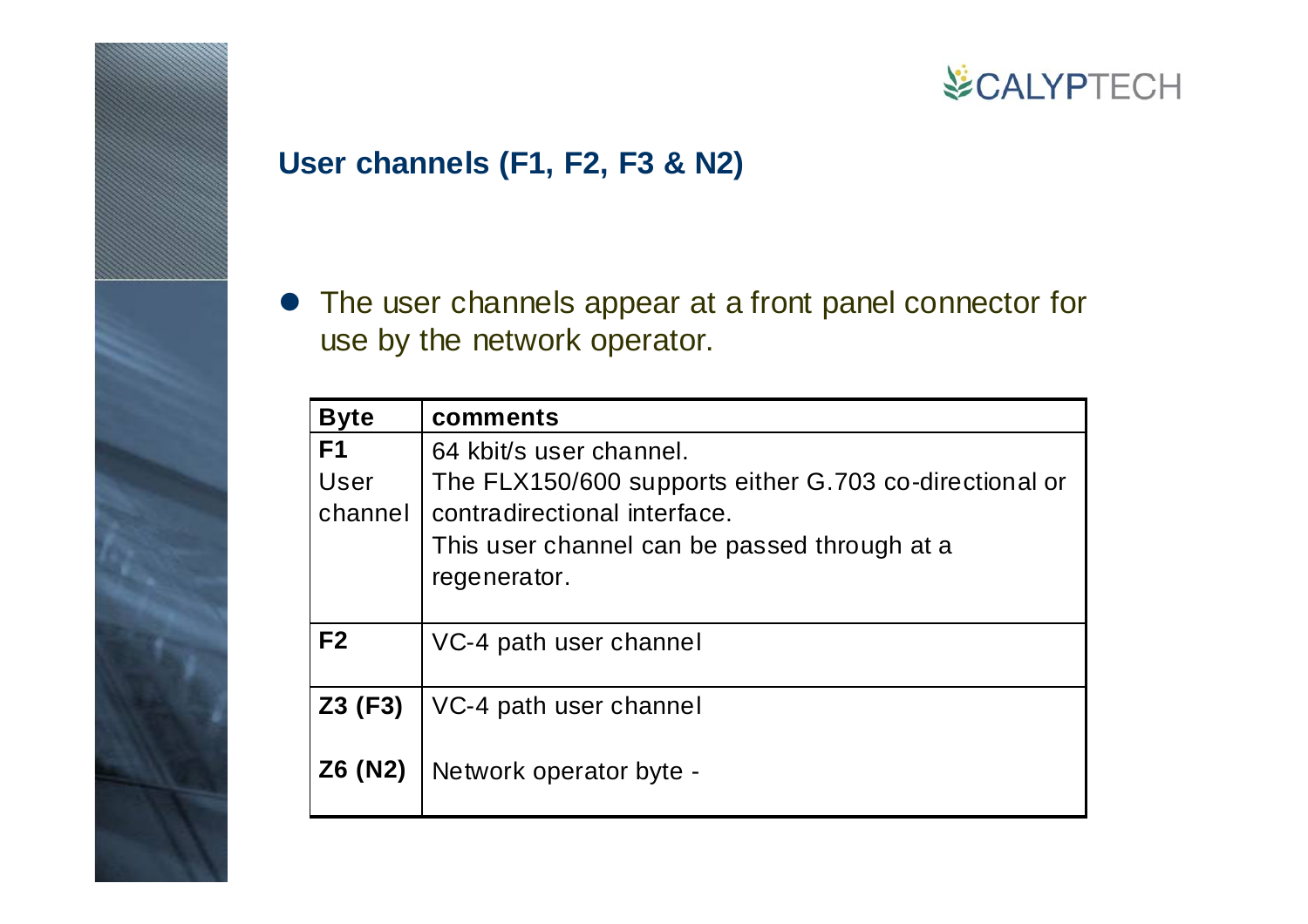

### **Section/Path trace bytes (J0, J1, J2)**

• The section/path trace supports a string assigned to a path, this verifies continued connection to the intended transmitter

| <b>Byte</b>    | comments                                                                                                                            |
|----------------|-------------------------------------------------------------------------------------------------------------------------------------|
| J <sub>0</sub> | Regenerator section trace use is not defined in ITU-T.<br>Trace value can be entered for section id between<br>national boundaries. |
| J1             | ITU-T: High order path access point identifier.                                                                                     |
| J2             | Path trace byte                                                                                                                     |

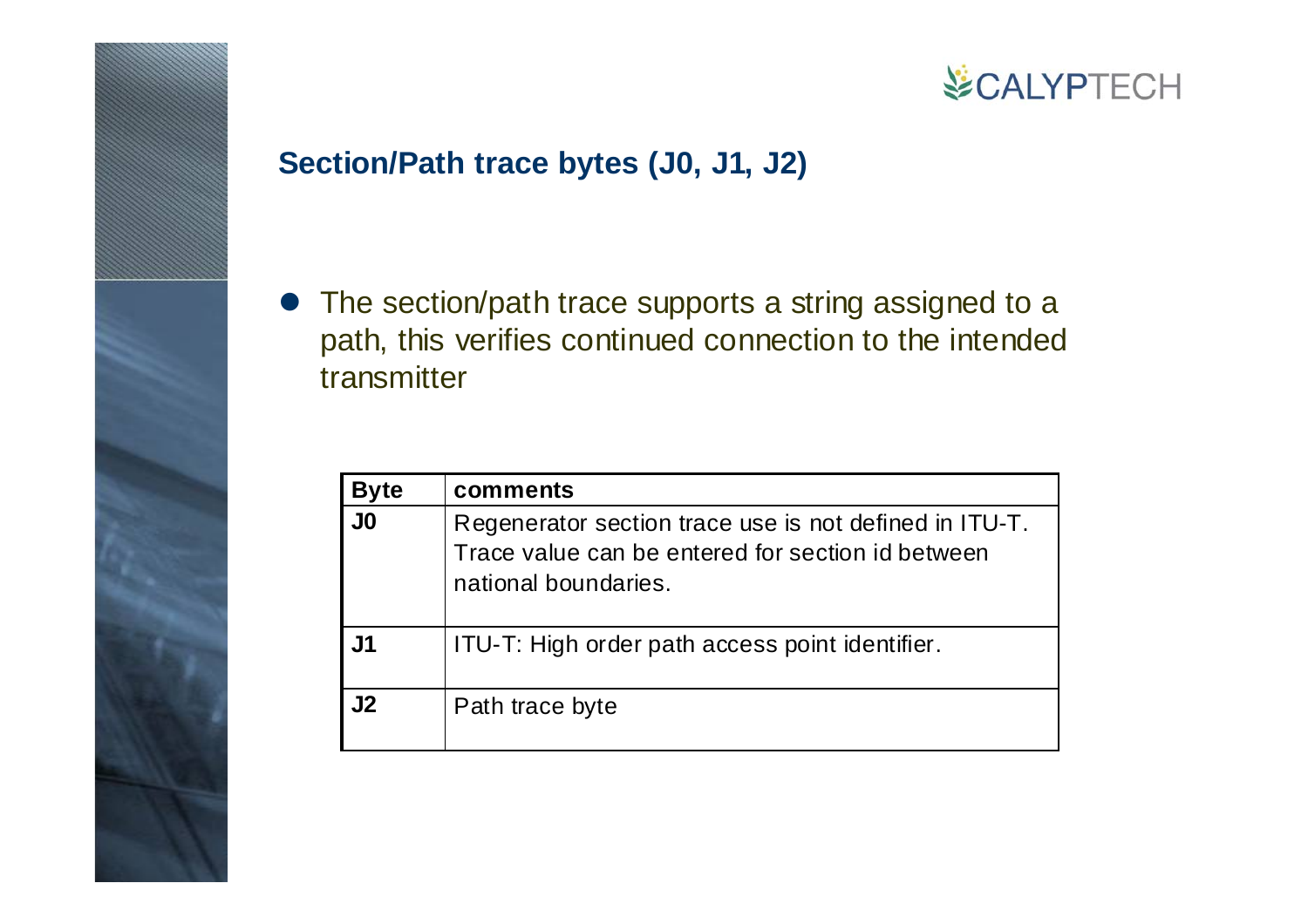

#### **Remote error indication**

• MS REI (M1) Indicates the count of the interleaved bit blocks (1 to N) that have detected an error.

| Byte           | <b>comments</b>                                       |
|----------------|-------------------------------------------------------|
| M <sub>1</sub> | Multiplex section remote error indication (MS<br>REI) |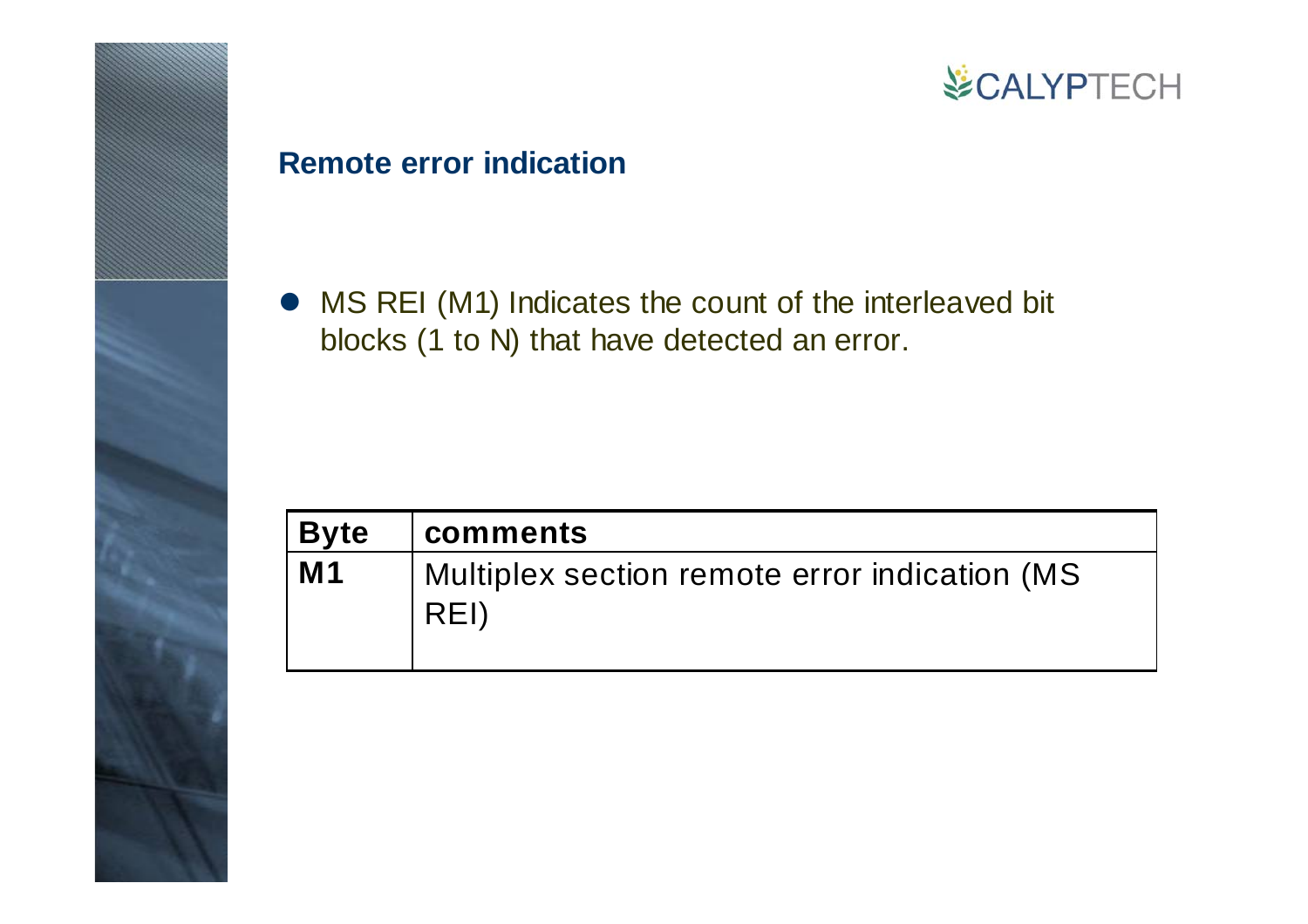### **High order path management**

### • Signal label (C2)

| Byte    | comments                                                           |
|---------|--------------------------------------------------------------------|
| $ c_2 $ | Signal label: This byte indicates the composition of the<br>$VC-4$ |

#### $\bullet$ Path Status

| Byte | comments                                              |
|------|-------------------------------------------------------|
| l G1 | Path status byte. This byte is sent from the receiver |
|      | back to the originator.                               |

#### $\bullet$ Multiframe Pointer

| <b>Byte</b>    | comments                                                                              |
|----------------|---------------------------------------------------------------------------------------|
| H <sub>4</sub> | VC-4 multiframe pointer.<br>Indicates the multiframe position indicator for the VC-12 |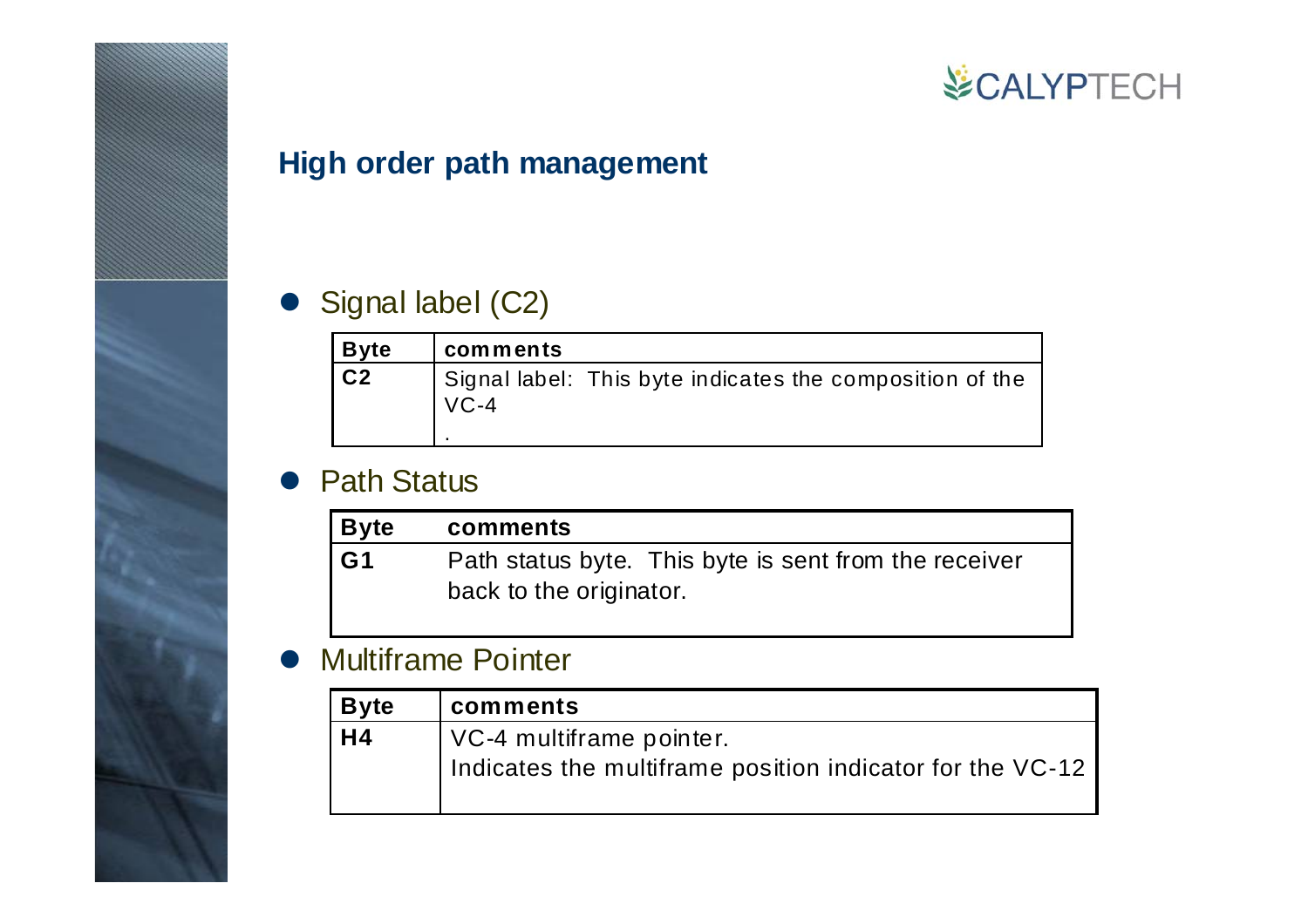### **Low order path management**

### • The VC-12 path overhead signals are held in the V5 byte.

| <b>Byte</b>    | <b>Comments</b>                                     |
|----------------|-----------------------------------------------------|
| V <sub>5</sub> | Remote error indication (REI): set to one if one    |
| bit 3          | or more error is detected at receiver in the BIP-2. |
|                | Standard implementation on FLX and FLM              |
| V <sub>5</sub> | Remote failure indication (RFI). Set to one if a    |
| bit 4          | failure is declared.                                |
|                |                                                     |
| V <sub>5</sub> | VC-12 signal label.                                 |
| bit 5-7        |                                                     |
| V5             | VC-12 path remote defect indication (RDI) Set to    |
| bit 8          | 1 if an AIS or a signal failure condition is        |
|                | received.                                           |
|                |                                                     |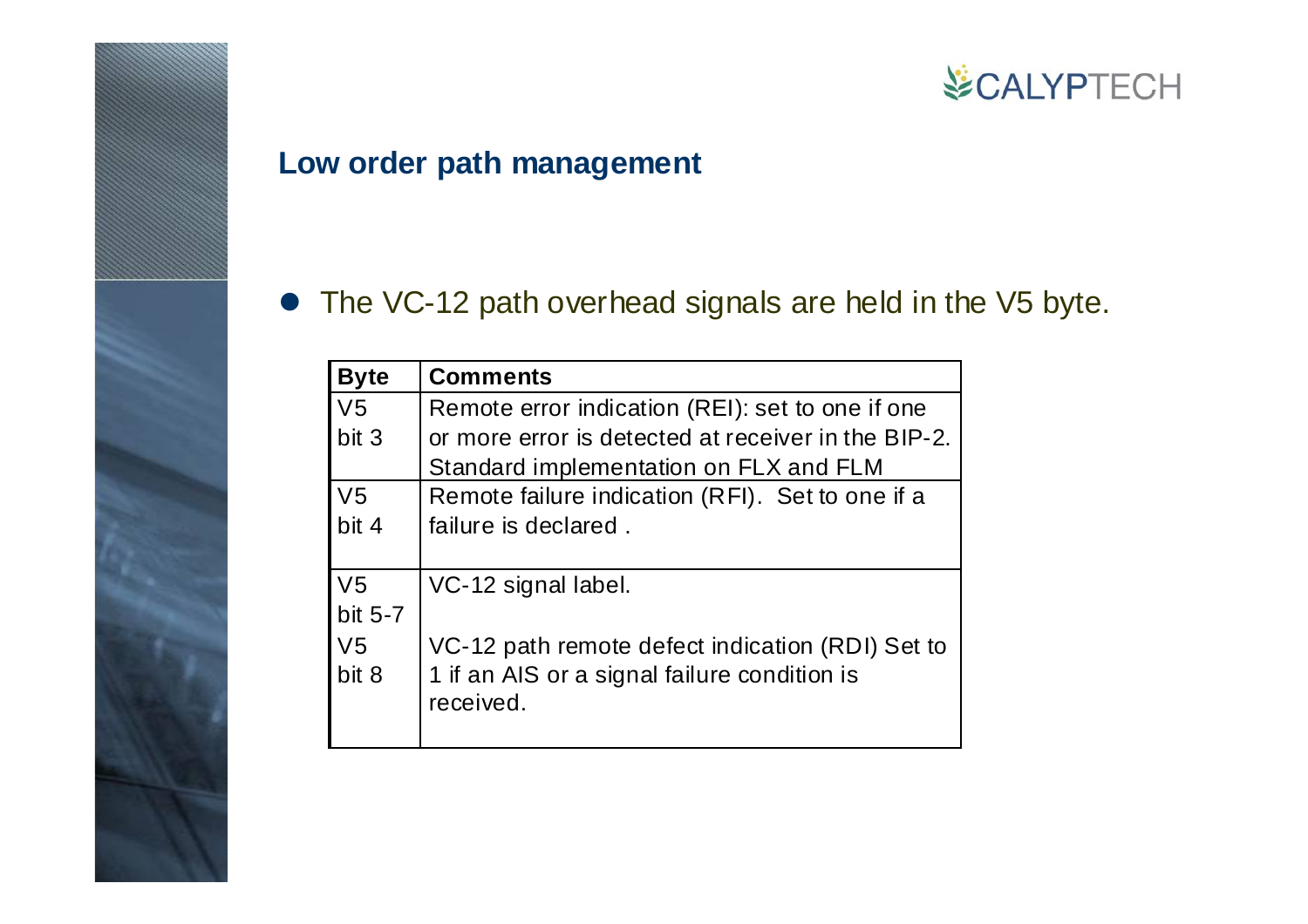#### **SDH layers**

- The following diagram shows 2Mbit/s multiplexed to STM-1.
- $\bullet$  The transmission path passes through five layers in this connection.

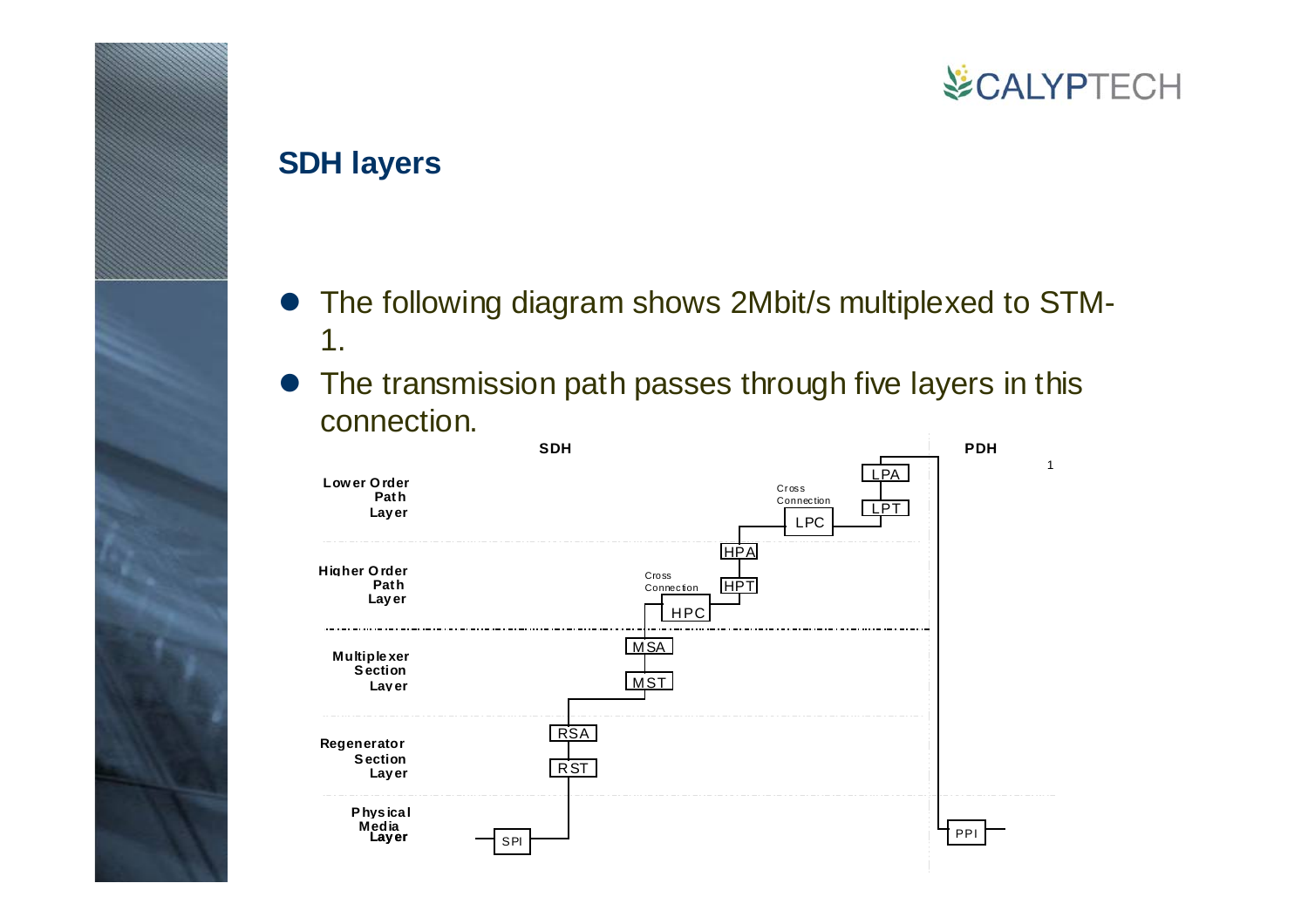#### **Termination points**

- Within a layer each path ends at a 'termination point'
- $\bullet$  A path in SDH can be visualised as a pipe, In the diagram the 140Mbit/s path passes unaltered through the multiplex section0

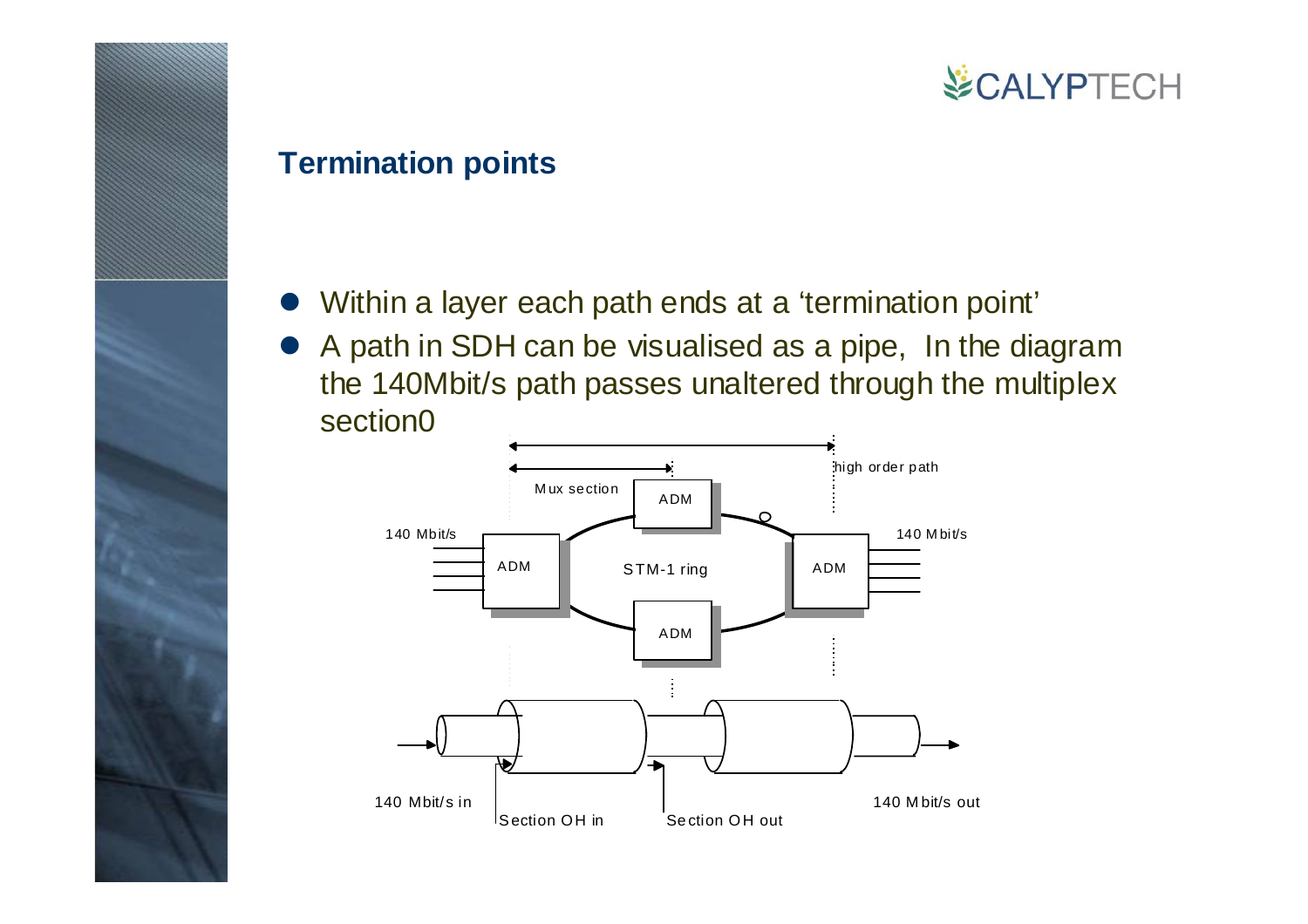

### **Layers - Example**

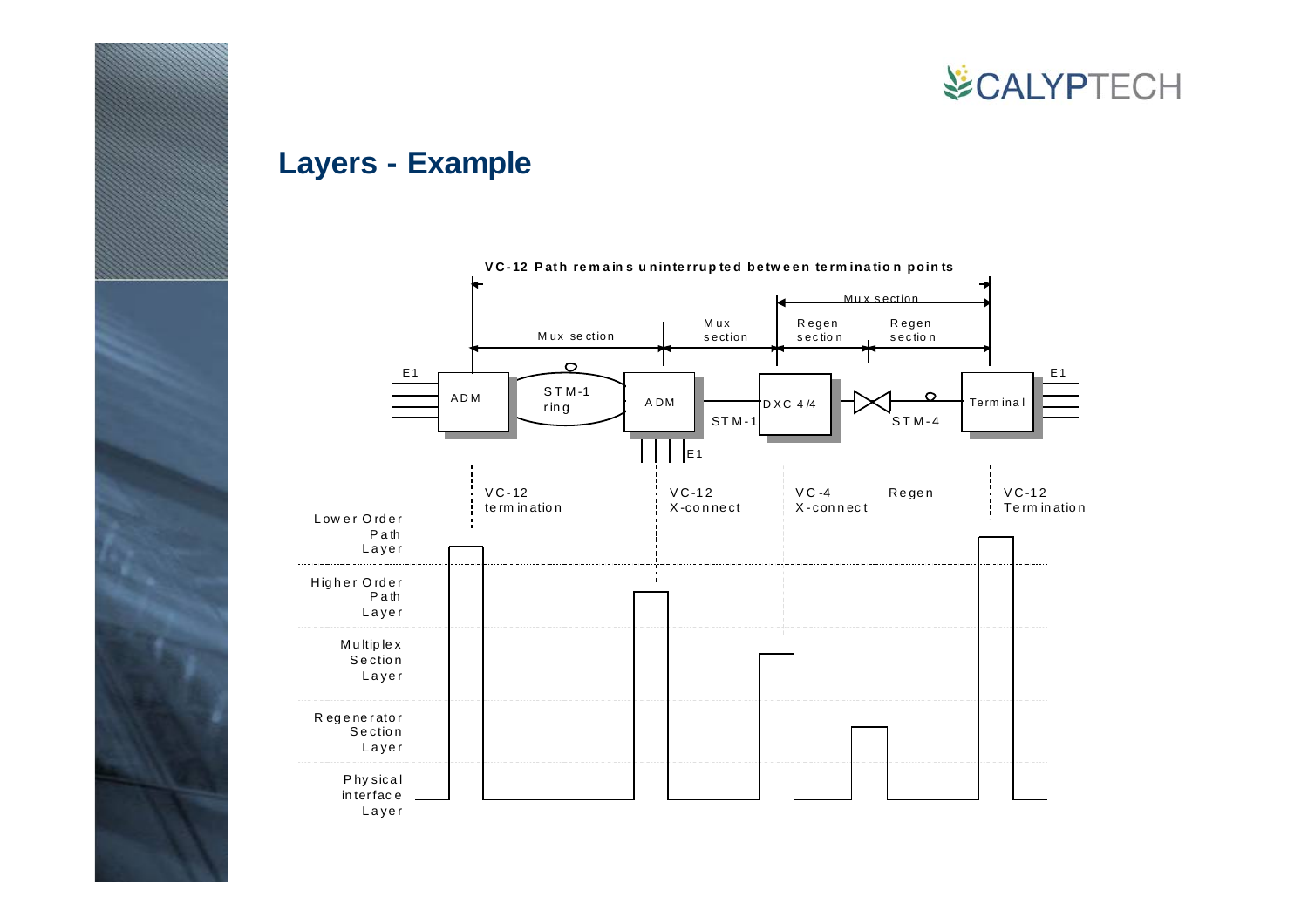

#### **Alarms and layers**

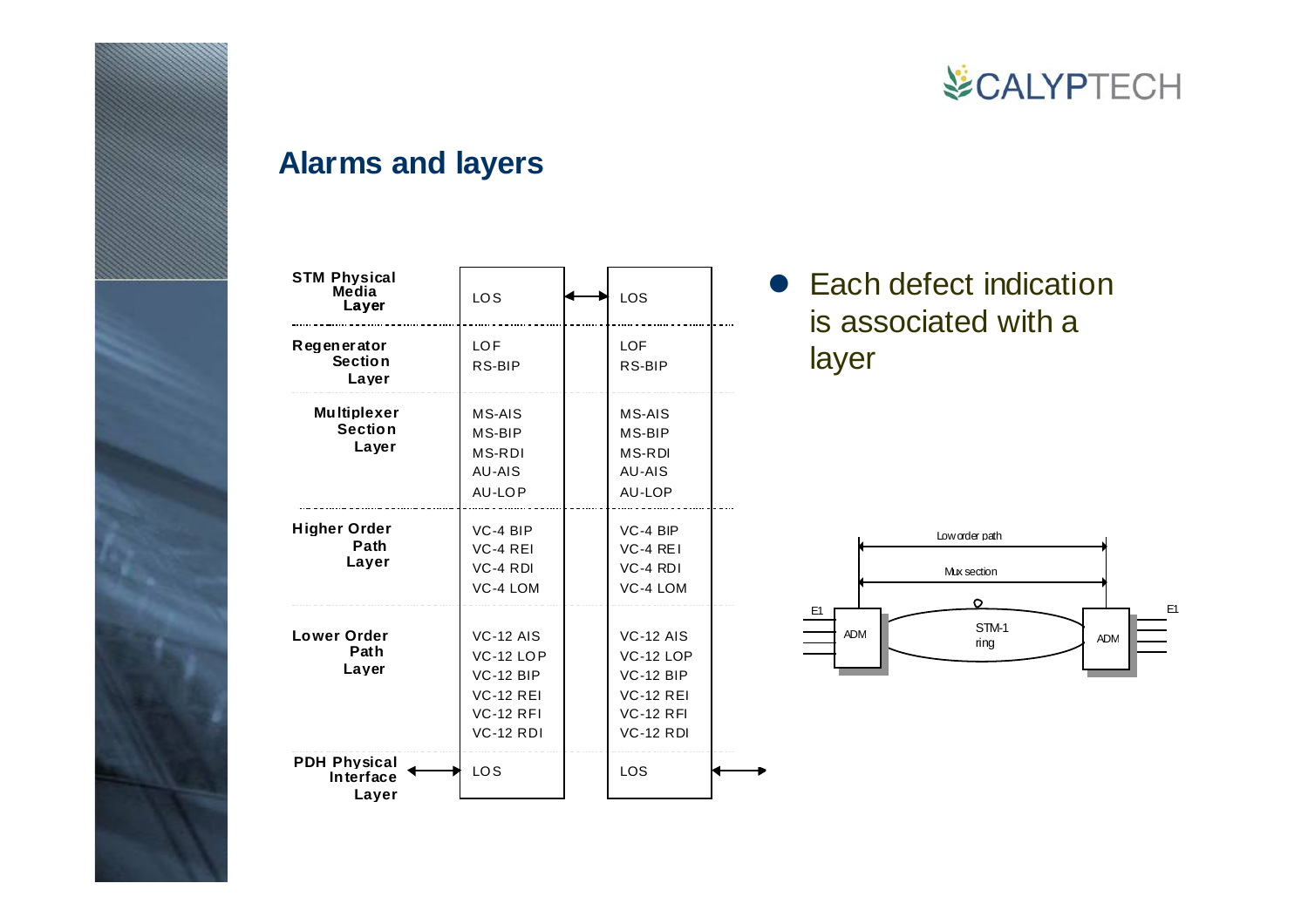### **Signalling interactions**

 $\bullet$  Each signal has a consequent action. These are described in the G.782 diagram

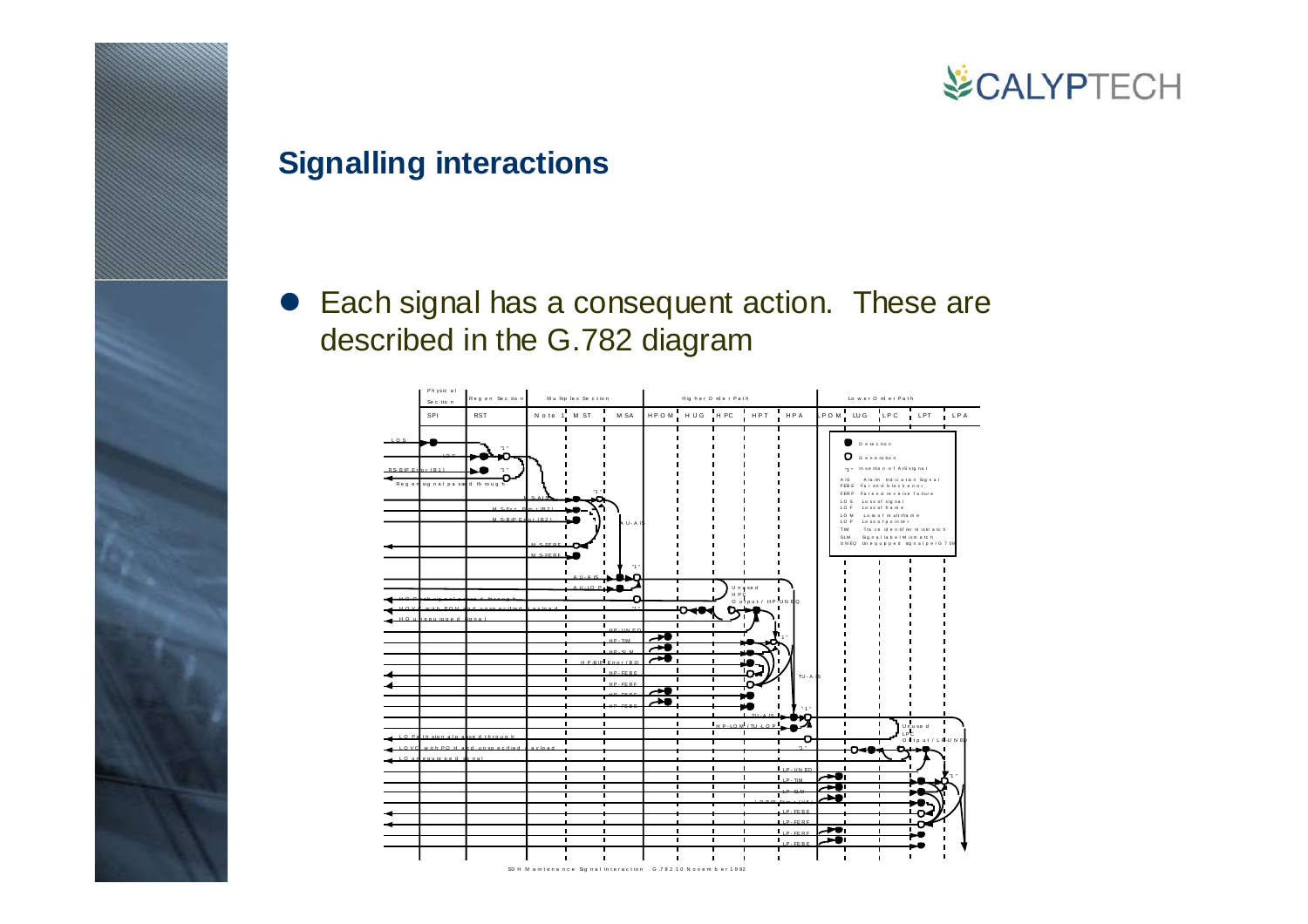### **SETS: Synchronous Equipment Timing Source**

- The SETS function controls the selection of the timing source to be used as a reference in the SDH equipment
- $\bullet$  The SETG function is a DPLL function that smoothes the clock and provides holdover on loss of clock.